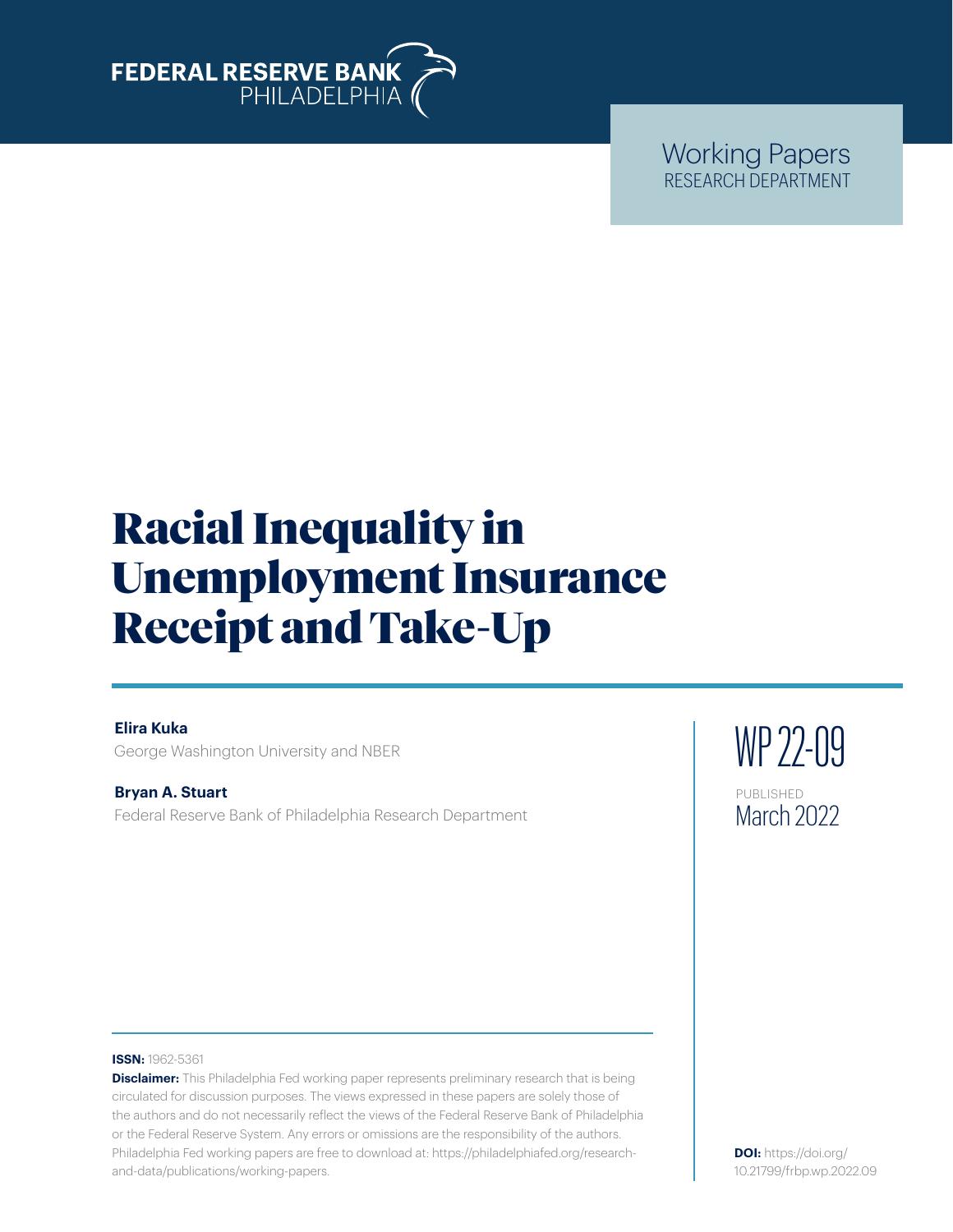### Racial Inequality in Unemployment Insurance Receipt and Take-Up\*

Elira Kuka George Washington University and NBER ekuka@gwu.edu

Bryan A. Stuart Federal Reserve Bank of Philadelphia bryan.stuart@phil.frb.org

January 2022

#### Abstract

This paper studies differences in receipt and take-up of unemployment insurance (UI) benefits among white and Black individuals. We combine state-level UI regulations with data containing detailed information on individuals' work history and UI receipt. Black individuals who separate from a job are 24% less likely to receive UI than white individuals. The UI receipt gap stems primarily from lower take-up of UI benefits among likely eligible individuals, as opposed to differences in benefit eligibility. Statistical decompositions indicate that about onehalf of the take-up gap is explained by Black workers' lower pre-unemployment earnings and higher tendency to live in the South.

JEL Classification Codes: J15, J65, H5, I38

Keywords: racial inequality, unemployment insurance, take-up, social insurance

<sup>\*</sup>For helpful research assistance, we thank Bennett Adamson, Justin Burcat, Shatakshi Gupta, Vanessa Ntungwanayo, Connor Walz, and Ngodoo Zume. Support from the Institute for International Economic Policy at George Washington University is gratefully acknowledged. This Philadelphia Fed working paper represents preliminary research that is being circulated for discussion purposes. The views expressed in these papers are solely those of the authors and do not necessarily reflect the views of the Federal Reserve Bank of Philadelphia or the Federal Reserve System. Any errors or omissions are the responsibility of the authors. No statements here should be treated as legal advice. Philadelphia Fed working papers are free to download at [https://philadelphiafed.org/](https://philadelphiafed.org/research-and-data/publications/working-papers) [research-and-data/publications/working-papers](https://philadelphiafed.org/research-and-data/publications/working-papers).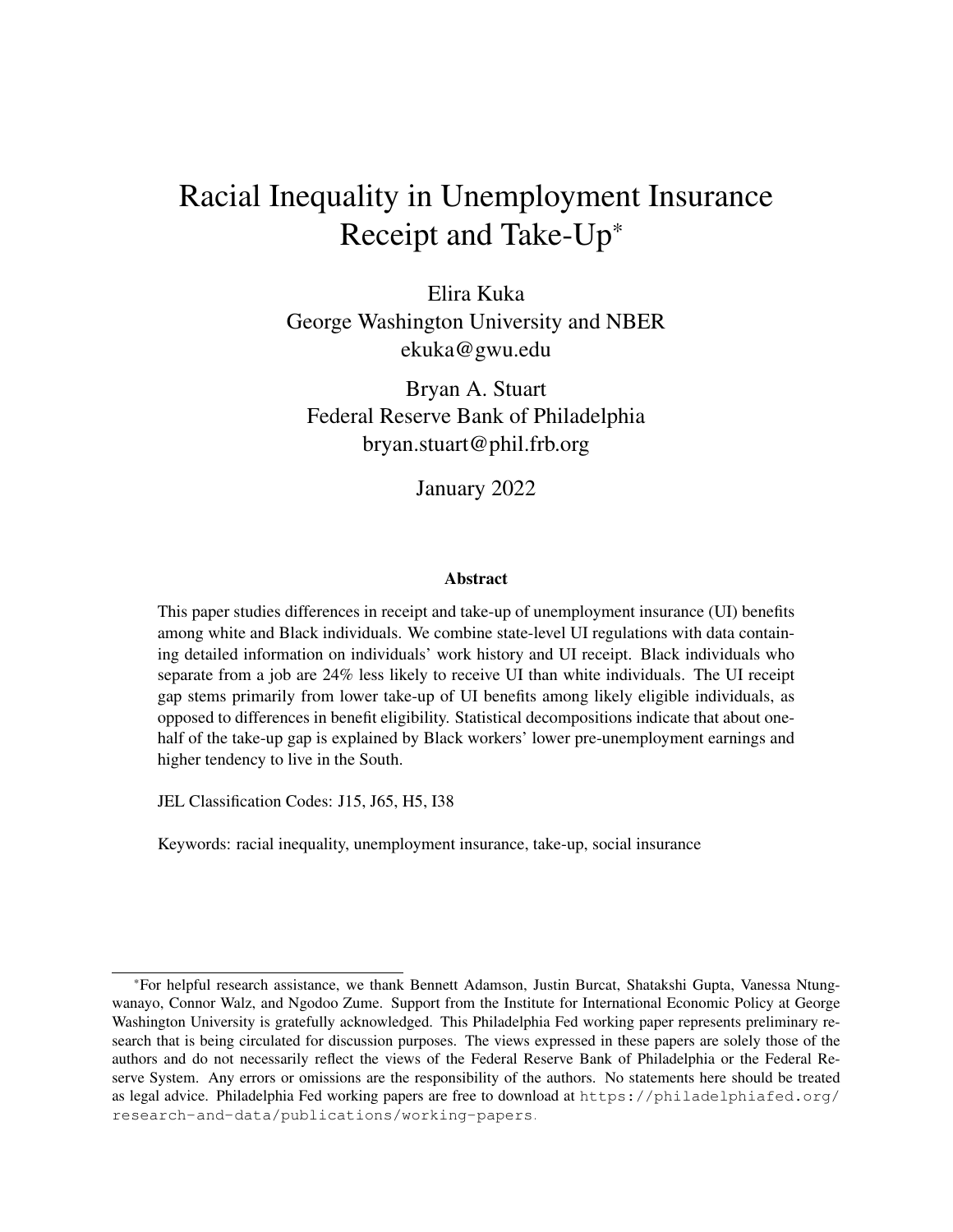#### 1 Introduction

In the United States and many other countries, public unemployment insurance (UI) is the most important buffer against lost income for displaced workers [\(East and Simon, 2020\)](#page-18-0). While UI mitigates the decline in consumption after job loss [\(Gruber, 1997;](#page-18-1) [East and Kuka, 2015\)](#page-18-2), insurance is incomplete, as job loss still leads to lasting decreases in income, consumption, and life expectancy [\(Jacobson, LaLonde and Sullivan, 1993;](#page-19-0) [Stephens, 2001;](#page-19-1) [Sullivan and von Wachter, 2009;](#page-19-2) [Ganong](#page-18-3) [and Noel, 2019\)](#page-18-3). Moreover, these negative effects are not equal across racial groups, with the consumption of Black individuals falling by much more than that of white individuals [\(Ganong et al.,](#page-18-4) [2020\)](#page-18-4).

Motivated by these findings, this paper studies whether Black and white individuals benefit equally from UI. Black individuals have less income and wealth than white individuals, face higher unemployment rates, and live in different parts of the United States. These contemporaneous differences in socioeconomic status, combined with a long history of public and private discrimination, could lead to racial differences in UI benefit receipt and eligibility, and even benefit receipt among those who are eligible (i.e., take-up).

Individuals must submit an application and meet eligibility criteria to receive UI benefits. Eligibility and benefit levels depend on prior earnings, the number of dependents, and the state and year in which individuals lose their job. While there are no financial costs, applying for UI requires a non-negligible amount of time and energy. Such application costs could either serve as an ordeal mechanism, discouraging individuals with a higher opportunity cost of time from applying (e.g., [Nichols and Zeckhauser, 1982\)](#page-19-3), or screen out the most needy (e.g., [Bertrand, Mullainathan](#page-18-5) [and Shafir, 2004\)](#page-18-5). Moreover, individuals might be more likely to apply for UI when they stand to receive higher benefits (e.g., [Currie, 2006\)](#page-18-6). A racial gap in UI receipt could thus stem from differences in the characteristics that determine eligibility and benefit levels or differences in the decision to apply for benefits, which itself might depend on a complex set of economic and social factors.

To conduct our analysis, we code state-level UI regulations from 1986 to 2015. Eligibility rules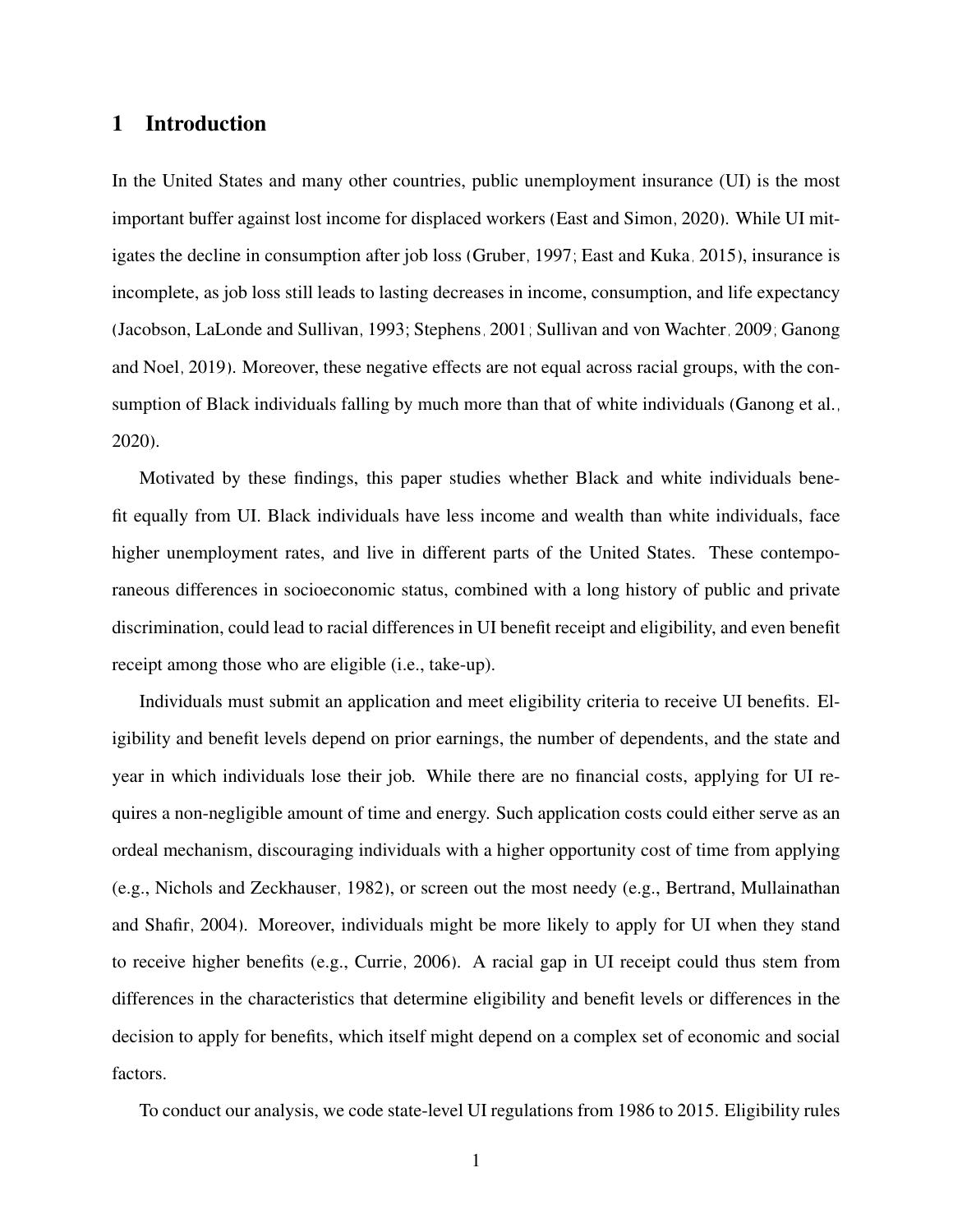differ across states, but generally require that individuals work in a job covered by the UI system for a minimum amount (usually specified as an earnings threshold), before losing a job through no fault of their own. Individuals must also actively search for a job and be available to work to qualify for UI. Other program rules govern the amount of benefits per week and the number of benefit weeks available. We combine these UI rules with individual-level panel data from the Survey on Income and Program Participation (SIPP). The SIPP provides detailed information on individuals' benefit receipt and work history, which helps us identify whether individuals are likely to be eligible for benefits.

We begin by documenting differences in UI receipt between Black and white individuals. In our sample, 37% of white individuals receive UI within the 12 months after separating from a job into unemployment. UI receipt is considerably lower among Black individuals, at 28%. We estimate that 80% of this gap is explained by differences in take-up among individuals that are likely eligible for UI benefits. When focusing on eligible individuals, we find that 55% of white individuals take them up, compared to 42% of Black individuals. These gaps imply that receipt and take-up of UI benefits are both 24% lower among Black than white individuals. The racial gap in total UI benefit dollars received in those first 12 months is even larger, as UI-eligible Black individuals receive \$1,299 less (42%). Moreover, racial UI gaps are quite stable between 1986 and 2015, which suggests that they are explained by persistent economic or social factors.

To further understand the potential sources of the Black-white gaps, we estimate a series of regressions that describe how UI receipt and take-up vary with individual characteristics. We find that take-up is higher among individuals with greater pre-unemployment earnings and for whom UI replaces a higher share of their pre-unemployment earnings. Take-up is also higher for individuals that previously worked in a union job, as well as individuals with more children. Patterns for receipt are similar.

Could racial differences in displaced workers' characteristics explain (in a statistical sense) our measured racial differences in UI take-up? While unconditional UI gaps are of central importance by themselves, we also use the approach of [Gelbach](#page-18-7) [\(2016\)](#page-18-7) to decompose these unconditional gaps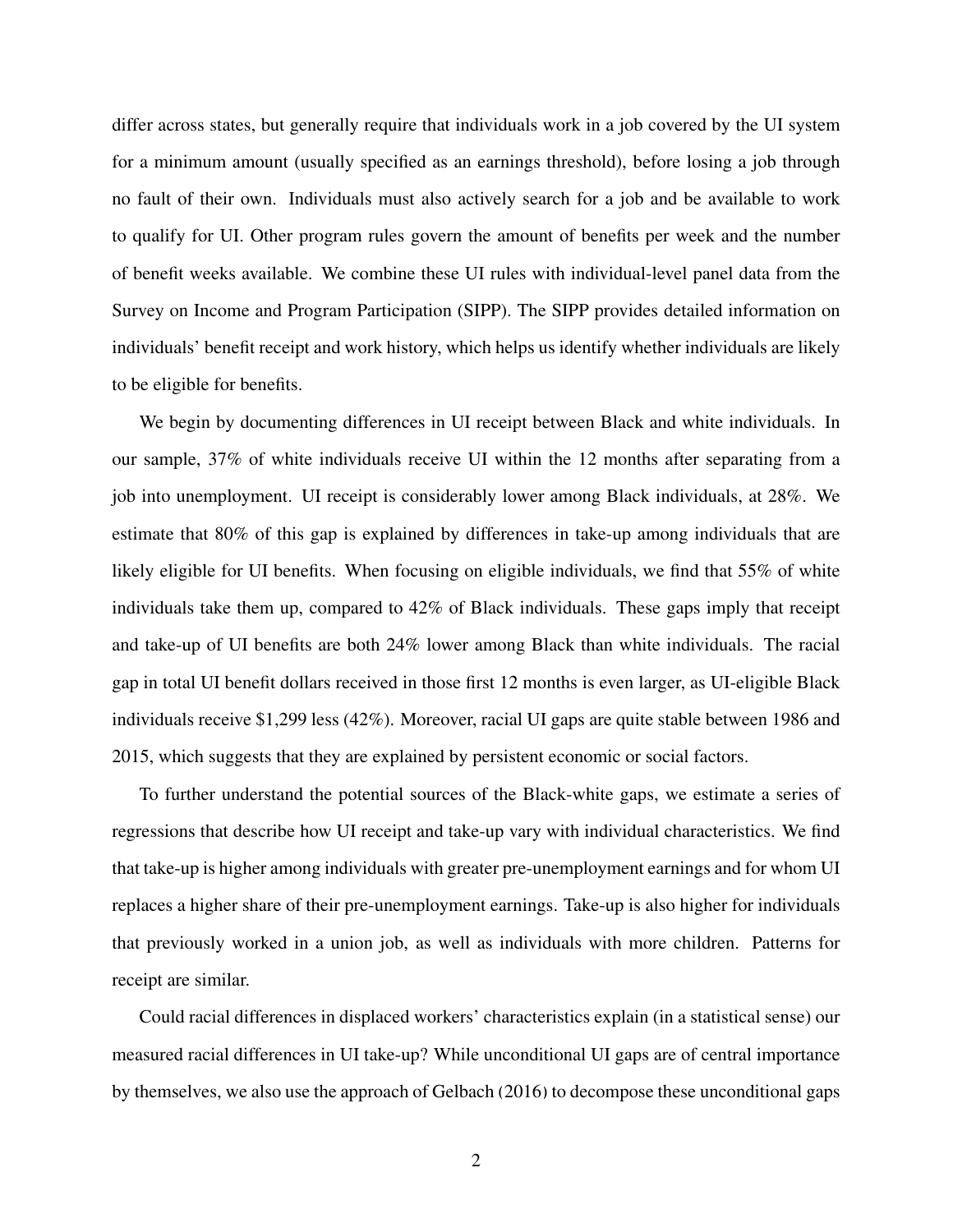into explained and unexplained components. To do so, we consider a wide range of individual-level and state-level variables that could affect UI take-up and eligibility. Since these characteristics are not randomly assigned across Black and white individuals, we do not view this decomposition as identifying causal relationships.

Observed characteristics (and their correlates) can explain 81% of the Black-white gap in UI receipt and 66% of the take-up gap. The single most important variable is Black workers' lower pre-unemployment earnings, which explain almost 50% of the receipt gap and 30% of the take-up gap. Conditional on the other included variables, very little of the racial gaps is explained by (nonrace) demographics, education, and potential UI benefits, or the economic conditions and policies in place in the state and year when individuals lose their job. However, we find an important role for broad regional factors. Conditional on a battery of observed variables, UI receipt and takeup is lower in the South, where unemployed Black individuals are much more likely to live. A fixed effect for the South accounts for about one-fifth of the racial gaps, while other regions do not have much explanatory power. Potential explanations for the 19–34% of racial gaps that are not correlated with observed variables include unequal treatment of individuals by case workers and employers, as well as different perceptions of UI eligibility and benefits.

The key contribution of this paper is evidence on the racial differences in UI receipt and takeup. Previous influential research has analyzed patterns in UI take-up over time and studied its determinants (e.g., [Blank and Card, 1991;](#page-18-8) [Anderson and Meyer, 1997\)](#page-18-9), but has not focused on race. Several papers document (sometimes imprecisely estimated) racial gaps in UI receipt using single years of Current Population Survey (CPS) or SIPP data [\(Lee, 2004;](#page-19-4) [Gould-Werth and](#page-18-10) [Shaefer, 2012;](#page-18-10) [Nichols and Simms, 2012\)](#page-19-5), or data from the Benefit Accuracy Management (BAM) program [\(Michaelides and Mueser, 2012\)](#page-19-6). Importantly, none of these papers estimate UI eligibility to examine whether the gap is driven by differences in eligibility or take-up. Our key contributions are showing that the racial UI gap has been stable over a nearly 30-year period, using detailed state UI laws and longitudinal survey data to demonstrate that the UI receipt gap is not driven by differences in UI eligibility, and estimating a decomposition that sheds light on the sources of the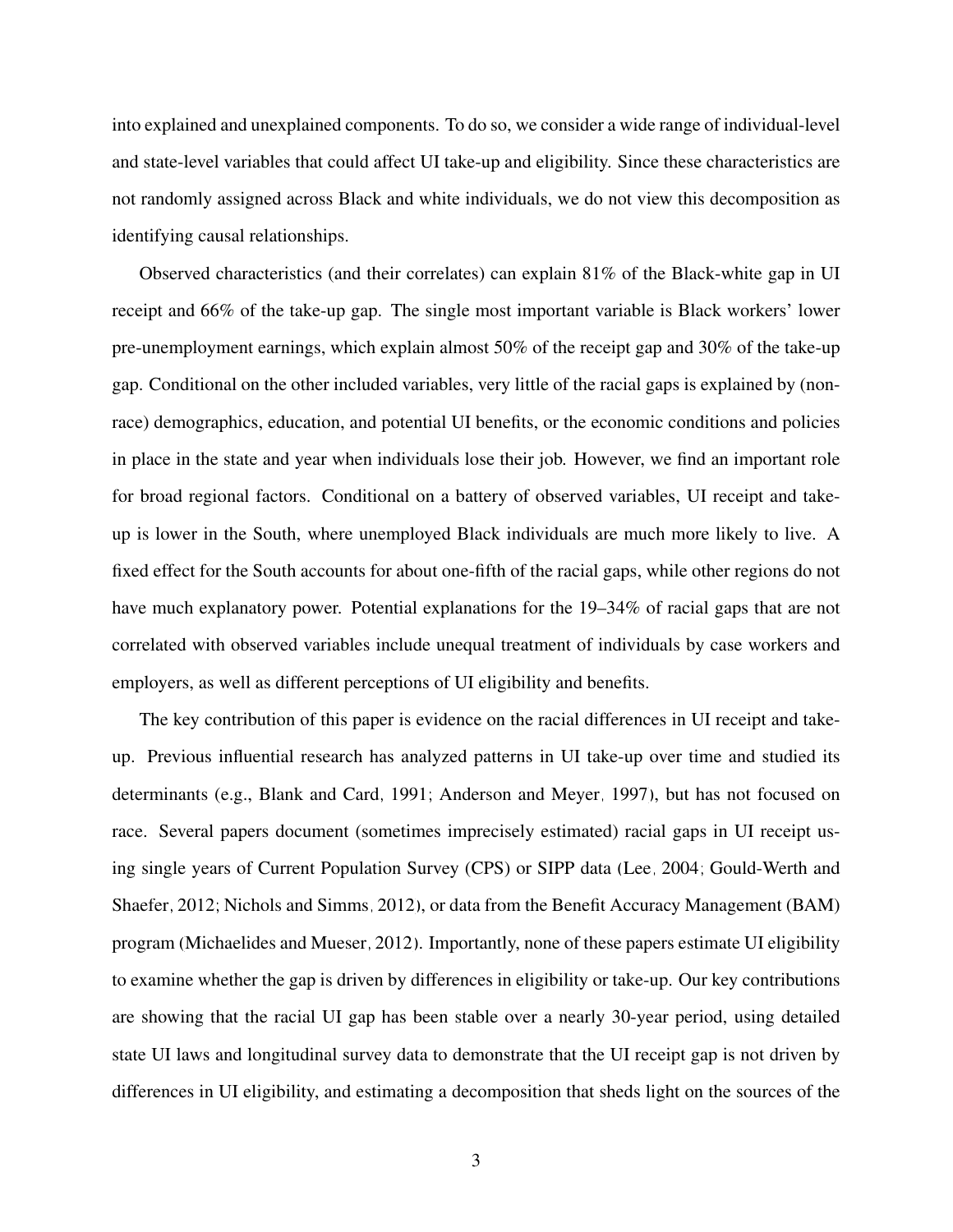gap.

Our paper also contributes to the literature examining safety-net program take-up decisions more broadly (e.g., [Currie, 2006;](#page-18-6) [Finkelstein and Notowidigdo, 2019;](#page-18-11) [Deshpande and Li, 2019\)](#page-18-12). This literature generally finds that program take-up is higher when the level of benefits is higher and when application costs are lower. We also find that take-up responds to economic incentives. However, the racial gap in UI receipt is not explained by differences in the replacement rate or weeks of benefits available to each individual. Instead, we find that Black individuals' reduced take-up of UI is partially accounted for, in a statistical sense, by their lower level of earnings and the fact that they are more likely to live in the South.

We also contribute to the enormous literature on racial disparities in labor market outcomes [\(Altonji and Blank, 1999\)](#page-18-13) by providing evidence of gaps in UI receipt and take-up. Since UI is the primary form of social assistance to job losers, racial disparities in UI receipt underscore further disadvantages faced by Black workers.

#### 2 Estimating Racial Differences in UI Receipt and Take-Up

#### 2.1 Background on Unemployment Insurance

Subject to some federal requirements, states can decide most parameters that determine whether an individual is eligible for UI, the weekly benefit entitlement, and its duration. Because this paper seeks to estimate UI receipt and take-up (receipt among eligibles) by race, we need to identify which unemployed workers are eligible for the program. Our coding of state and federal laws builds on the UI calculator used in [Kuka](#page-19-7) [\(2020\)](#page-19-7). We rely on the Significant Provisions of State Unemployment Insurance Laws produced semi-annually by the Department of Labor and crossreference state legislation when necessary. This section provides a brief summary of these laws. Our sample ends in 2015, so we do not address the numerous changes to UI made in response to the 2020 pandemic and recession.

Individuals generally are eligible for UI only if they lose a job through no fault of their own.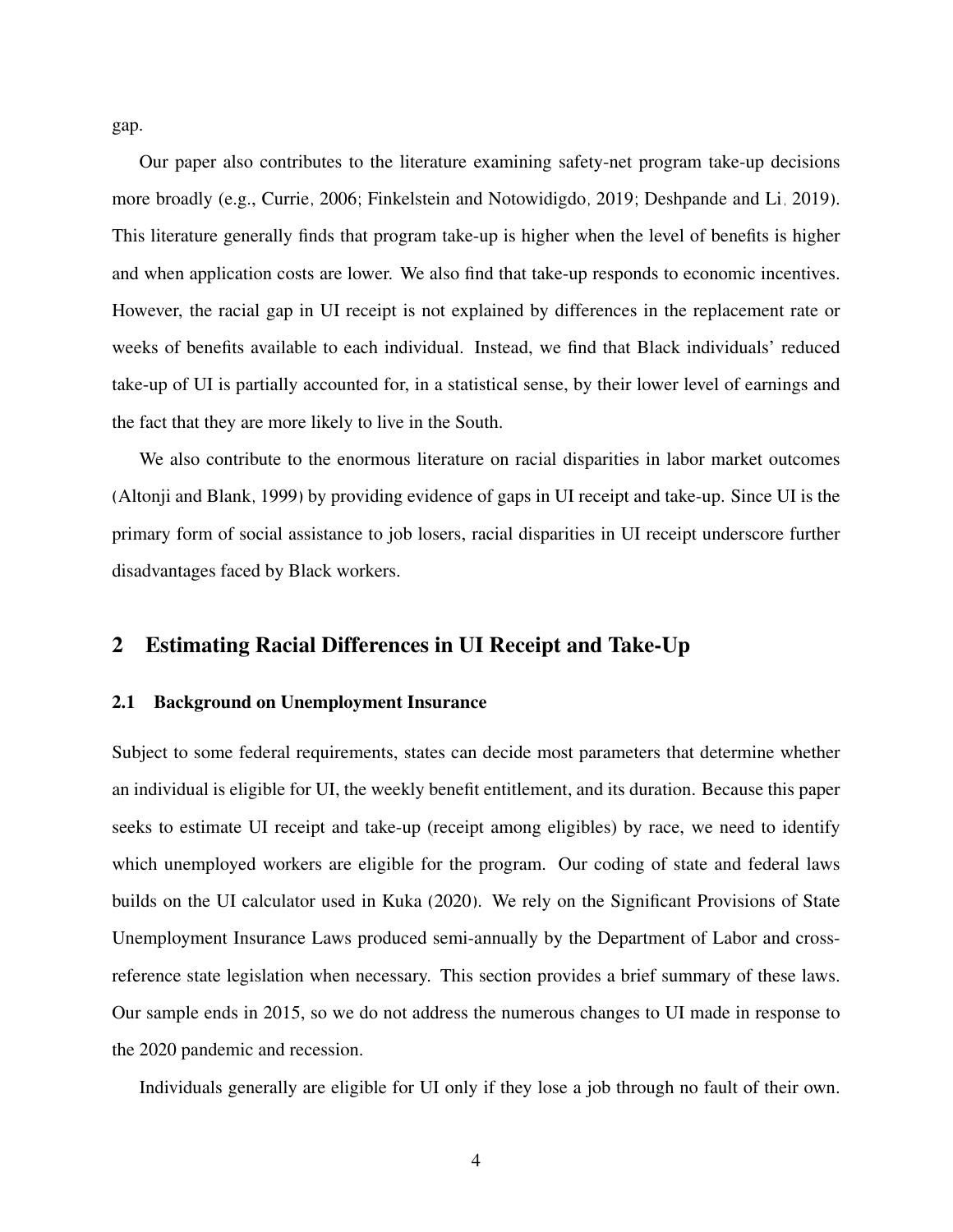In addition, individuals must satisfy a minimum earnings criteria, which can depend on base period wages (usually defined as the first four quarters of the last five quarters before job loss), their distribution across quarters (e.g., the amount of earnings in the highest-earnings quarter), and base period hours of work. The weekly benefit level also depends on base period wages, their distribution across quarters, and statutory minimum and maximum amounts. Many states provide higher weekly benefits to unemployed individuals with dependent children.

Unemployed individuals can receive benefits for a certain number of weeks. Under the regular UI program, the potential benefit duration can depend on base period wages and their distribution, as well as the number of weeks worked in the base period. In most states, the maximum potential benefit duration is 26 weeks during normal times, but this rises during periods of economic distress. Individuals are eligible for 13 or 20 additional weeks of benefits, depending on the state unemployment rate, under the Extended Benefit (EB) program, and additional weeks under various other Emergency programs.

Our UI calculator identifies eligibility, potential weekly benefit amount, and potential benefit duration for each individual. To generate accurate estimates of these variables, we require data containing information on why individuals separated from their job, the quarterly distribution of pre-unemployment earnings and employment, the state and year in which the job loss occurred, and the number of dependents.

#### 2.2 Data

Our main data source is the 1986–2014 panels of the Survey of Income and Program Participation (SIPP). Each SIPP panel is a longitudinal, nationally representative survey that generally inter-views households at four-month intervals (waves) for 2.5 to 4 consecutive years.<sup>[1](#page-6-0)</sup> In each wave, respondents provide detailed information on employment, earnings, and program participation for each month in the period between interviews, allowing the construction of a detailed *monthly* panel of individuals. Moreover, unlike most data sets containing administrative UI records, the

<span id="page-6-0"></span><sup>&</sup>lt;sup>1</sup>Exceptions are the 1989 panel, which follows individuals only for 3 waves (1 year), and the 2014 panel, which interviews households every 12 months, for 4 years.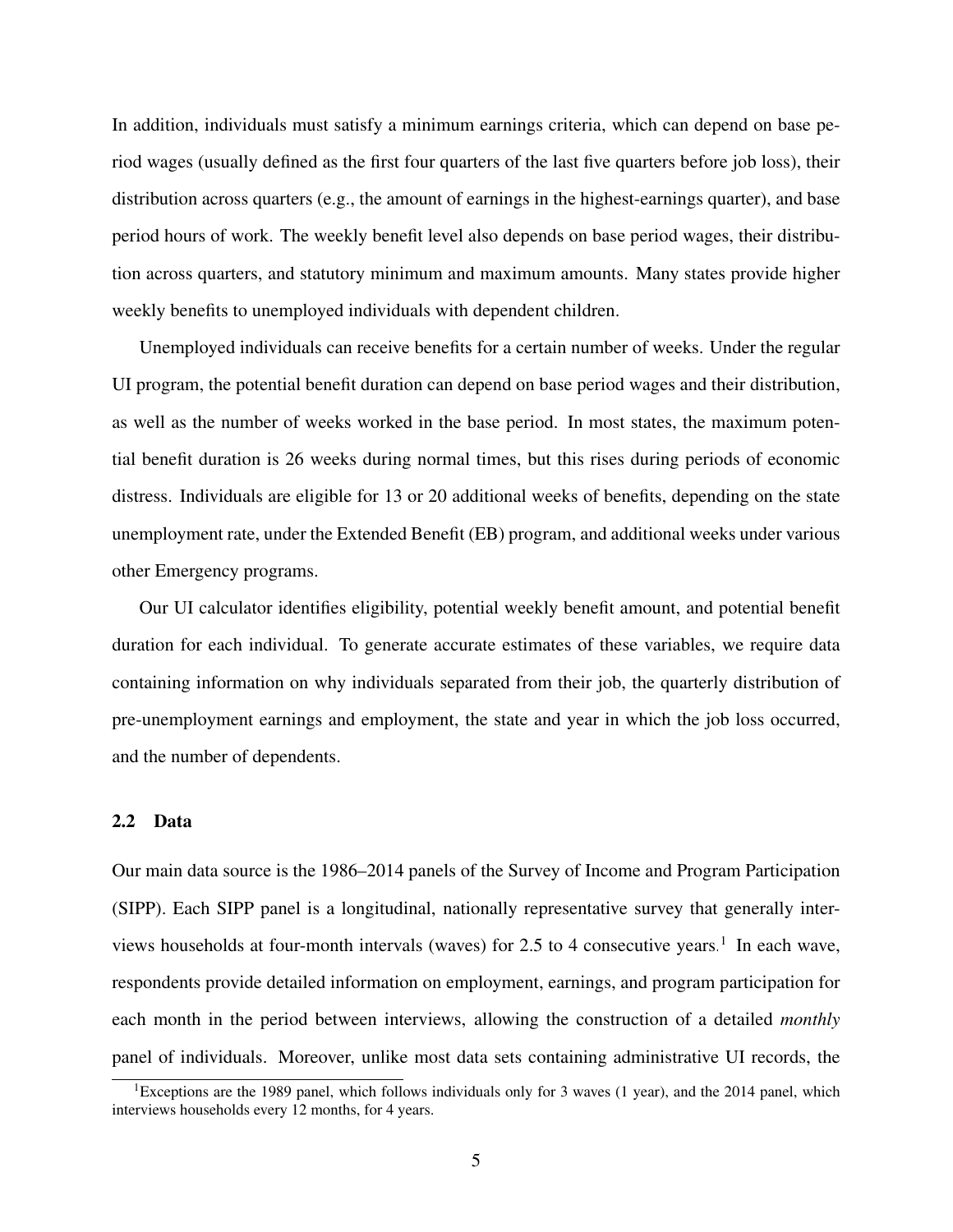SIPP contains demographic information for all respondents.

To identify whether an unemployed worker is eligible for UI, and thus analyze benefit take-up, we need two key pieces of information. First, since UI eligibility depends on base period wages, we need to observe individuals' work history for at least five quarters prior to a job separation. We thus restrict the sample to observations from interview month 16 onwards. Second, we use information on whether individuals separate from an employer and the reason for this separation to identify involuntary job losses (which are necessary for eligibility) versus other types of separations. Our main sample contains non-Hispanic individuals ages 25–64 that experience a job separation from month 16 onwards in their SIPP interview and are unemployed at some point during the 12 months after job separation. For each individual, we identify the first job separation and use information on earnings and hours worked in the first four quarters of the five quarters before job separation, industry and union status, reason for separation, state and year of separation, as well as other demographic characteristics. We collect information on unemployment status and UI receipt in the first 12 months after the job separation. We focus on a 12-month period after job separation to allow for the possibility of a delay in when individuals apply for and receive UI benefits. We exclude all observations for which UI receipt or the level of UI benefits received is imputed, because imputations are an important source of error when measuring transfer receipt [\(Meyer, Mittag and George, 2020\)](#page-19-8).<sup>[2](#page-7-0)</sup>

Appendix Table [A.1](#page-25-0) compares our main sample to all individuals ages 25–64 in the SIPP.<sup>[3](#page-7-1)</sup> Individuals that experience a job separation and become unemployed are more likely to be male, single, and younger. Moreover, they are more likely to be eligible for and to receive UI benefits, and are also eligible for higher benefit levels. The differences between our main sample and all individuals are broadly similar for both white and Black workers.

We also use the SIPP panels to create summary measures of UI policies in each state and year. Using a sample of all individuals that experience an involuntary job loss from month 16 onwards

<span id="page-7-1"></span><span id="page-7-0"></span> $2$ The 1986–1989 panels only contain imputation flags for UI benefit levels.

 $3$ For all summary statistics, we keep only one observation per person, for either month 16 of the survey, if the individual never experiences a job separation, or the month of separation.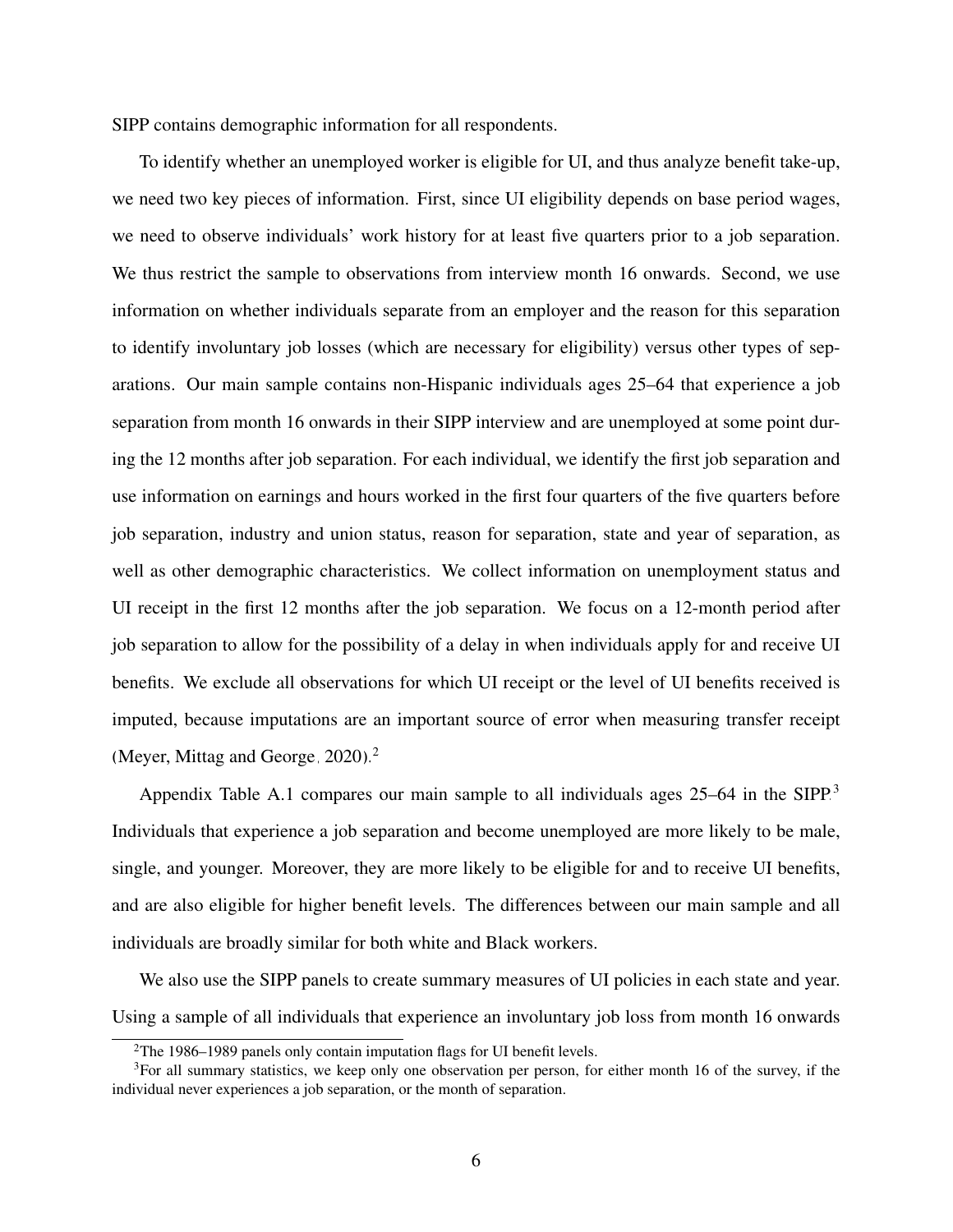in their interview cycle, we calculate average UI eligibility and benefit levels in each state-year for the same set of individuals. These simulated measures thus only depend on state policy variation, and not on who is unemployed in each state and period [\(Currie and Gruber, 1996;](#page-18-14) [Cohodes et al.,](#page-18-15) [2016\)](#page-18-15).

We use a variety of additional data sources to measure state economic and policy conditions that could influence UI receipt. To proxy for the administrative hurdles that UI applicants face, we use data from the Department of Labor on the share of initial UI claims that are denied and the share of claims that are filed via the Internet, telephone, or mail, in person, or through an employer. We measure state economic conditions using the logarithm of gross state product from the BEA and the unemployment rate from the BLS. As policy variables, we include the maximum AFDC benefit available to a family of four, the state EITC benefit as a percent of the federal EITC, and the state minimum wage. We also use data recording whether a state has a Republican governor [\(Kaplan, 2018\)](#page-19-9) and the share of state legislature seats held by Republicans [\(National Conference of](#page-19-10) [State Legislatures, 2021\)](#page-19-10). We adjust all dollar amounts to represent 2019 dollars using the CPI-U.

#### 2.3 Empirical Strategy

To analyze racial differences in UI receipt and take-up, we start by comparing simple averages among Black and white individuals. These unconditional gaps are of central importance because they reveal whether access to UI benefits is unequal. Formally, we estimate the *unconditional* Black-white gap in variable  $Y$  with the following regression:

<span id="page-8-0"></span>
$$
Y = B\theta^u + \epsilon,\tag{1}
$$

where B is a Black indicator,  $\theta^u$  is the unconditional gap, and we assume without loss of generality that all variables have zero mean to simplify the subsequent exposition.

We are also interested in estimating UI gaps conditional on observed characteristics for two reasons. First, Black and white individuals differ along several demographic and economic dimensions, and conditional gaps quantify how much of the unconditional Black-white gap in UI outcomes is correlated with these dimensions. Second, observed variables that explain a large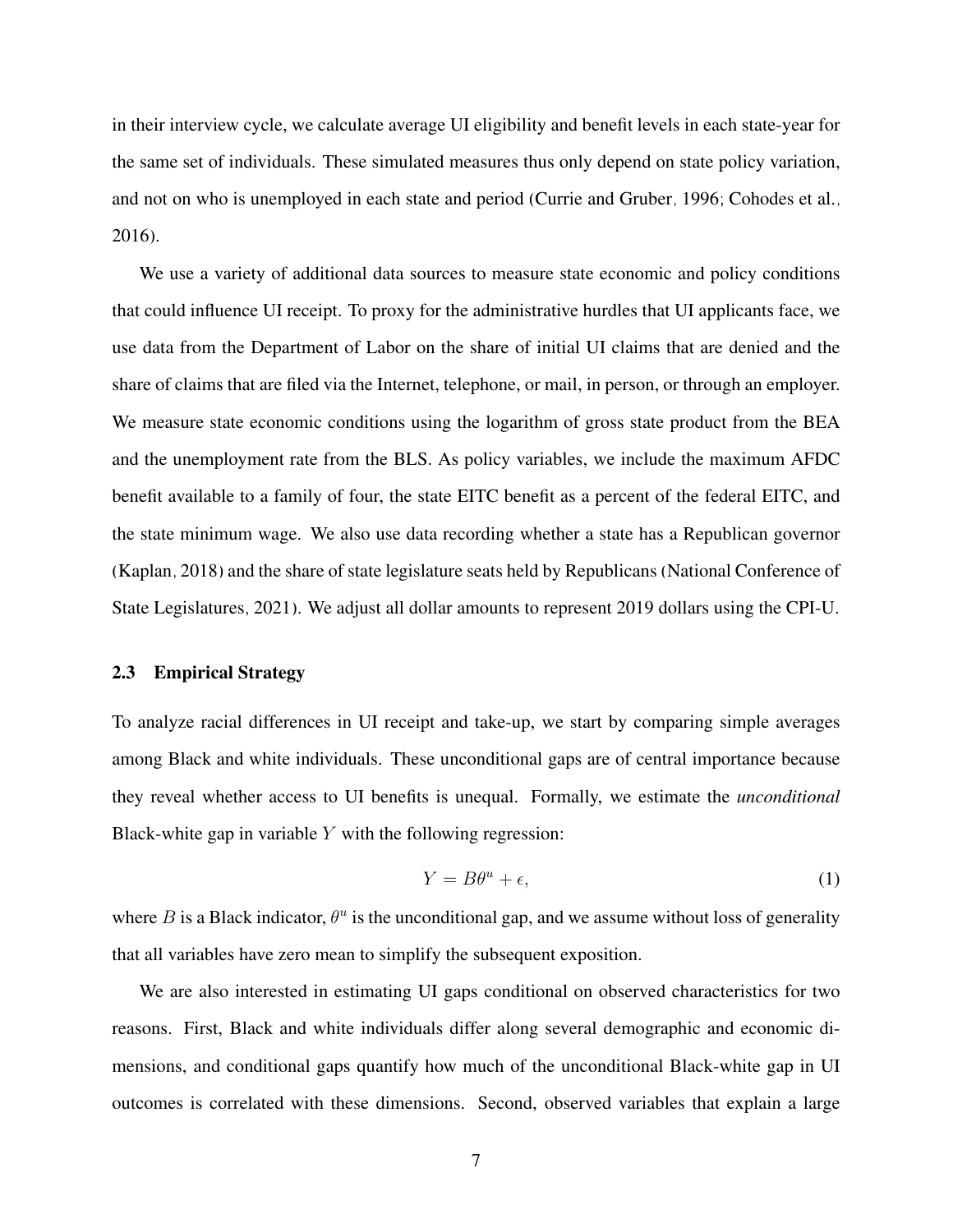fraction of the Black-white UI gaps could be the underlying determinants of racial differences in UI. For example, if higher income individuals are more likely to receive UI, then the Black-white income gap could potentially explain racial differences in UI receipt.

To flexibly estimate conditional gaps in UI receipt, we follow the methodology from [Gelbach](#page-18-7) [\(2016\)](#page-18-7). Letting X be a K-dimensional vector of observed covariates, the *conditional* gap is given by  $\theta^c$  in the following equation:

<span id="page-9-0"></span>
$$
Y = B\theta^c + X\beta + \varepsilon. \tag{2}
$$

The difference between the unconditional and conditional gaps can then be written as:

<span id="page-9-1"></span>
$$
\theta^u - \theta^c = \sum_{k=1}^K \Gamma_k \beta_k,\tag{3}
$$

where  $\Gamma_k$  is the coefficient from regressing  $X_k$  on B, and  $\beta_k$  is the kth element of  $\beta$  in equation [\(2\)](#page-9-0).

The key insight from [Gelbach](#page-18-7) [\(2016\)](#page-18-7) is that the familiar omitted variable bias formula leads to the decomposition in equation [\(3\)](#page-9-1), which has the benefit of not depending on the sequence by which covariates are added. Intuitively, this decomposition depends on the product of the Blackwhite gap in variable  $X_k$  (Γ<sub>k</sub>) and the strength of the relationship between variable  $X_k$  and the dependent variable  $(\beta_k)$ . A further benefit of this approach is that the additive structure in equation [\(3\)](#page-9-1) makes it very easy to include a flexible set of control variables. However, this decomposition only provides a statistical accounting of the observed correlations, and does not describe causal relationships.

#### 3 Results

We start by showing average UI receipt and take-up separately for white and Black individuals in Figure 1A. While 37% of white individuals receive UI at some point in the 12 months after a job separation, only 28% of Black individuals do so.<sup>[4](#page-9-2)</sup> This large gap in UI receipt could be driven by both differences in eligibility and differences in take-up among eligible individuals. To address

<span id="page-9-2"></span><sup>4</sup>These rates are similar to those estimated by [Anderson and Meyer](#page-18-9) [\(1997\)](#page-18-9) and [Lachowska, Sorkin and Woodbury](#page-19-11) [\(2021\)](#page-19-11) using administrative data.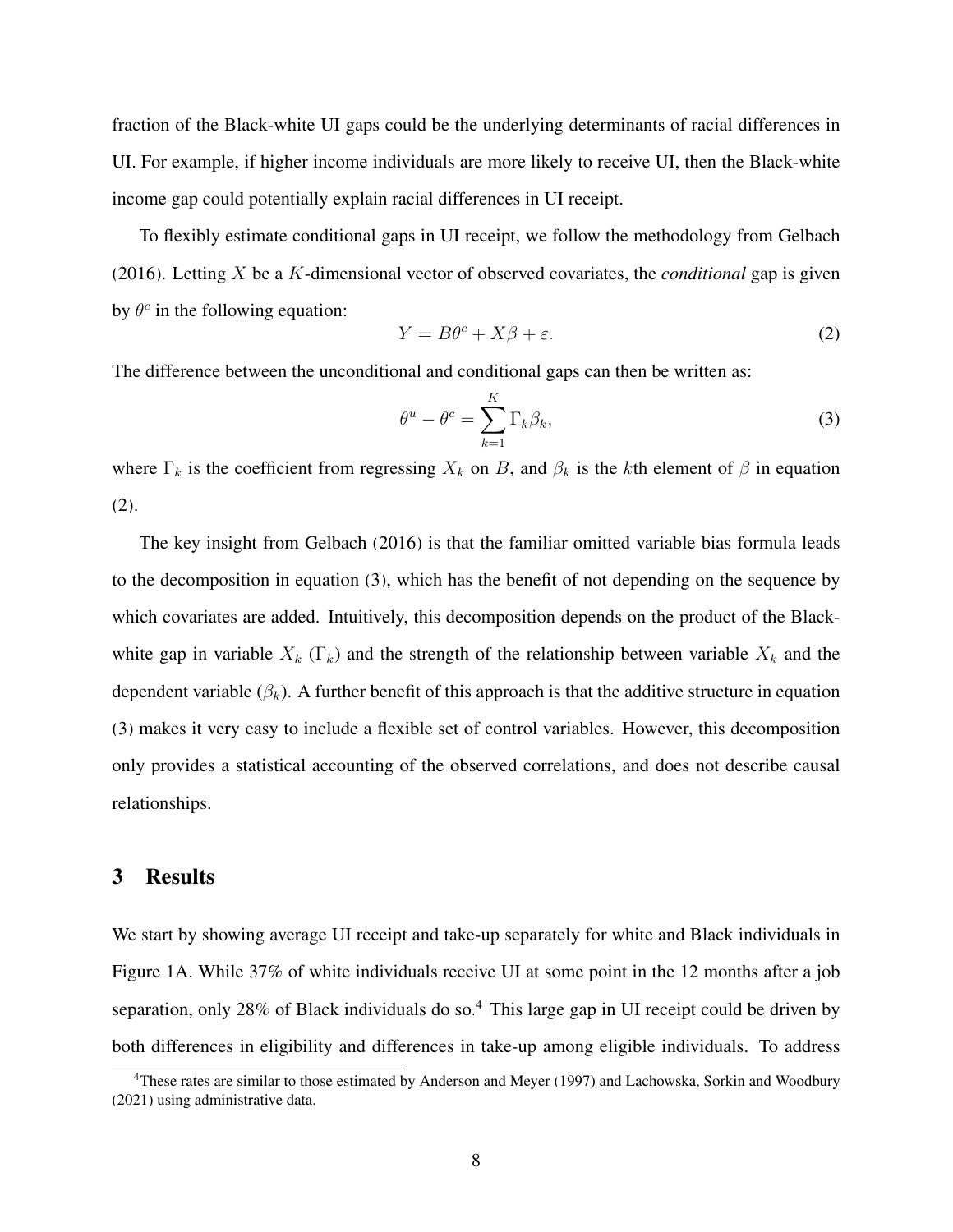this possibility, Figure 1A also compares white and Black individuals that are eligible for UI.[5](#page-10-0) The racial gap in UI receipt remains large: the take-up rate is 55% for white individuals and 42% for Black individuals. Relative to white individuals, Black individuals are  $24\%$  (= 0.09/0.37) less likely to receive UI and  $24\%$  (= 0.13/0.55) less likely to take up UI conditional on being eligible. These numbers underscore the size of UI gaps and show that the receipt gap is mostly driven by differences in take-up. However, Table 1 shows that unemployed white individuals in our sample also are more likely to be eligible for UI than Black individuals (56% vs. 51%), especially because white individuals are more likely to satisfy the monetary eligibility requirement (86% vs. 79%).

We estimate a simple decomposition to more precisely assess the relative importance of eligibility and take-up in explaining the UI receipt gap. Let  $R$  indicate UI receipt,  $E$  indicate eligibility, and T indicate take-up. We index Black workers by  $B$  and white workers by  $W$ . The racial gap in UI receipt can be written:

<span id="page-10-2"></span><span id="page-10-1"></span>
$$
Pr[R|B] - Pr[R|W]
$$
  
= Pr[E|B] Pr[T|E, B] - Pr[E|W] Pr[T|E, W] (4)  
= Pr[E|B] (Pr[T|E, B] - Pr[T|E, W]) + (Pr[E|B] - Pr[E|W]) Pr[T|E, W] (5)  
Due to take-up  
Due to eligibility

Equation [\(4\)](#page-10-1) uses the fact that the receipt rate equals the eligiblity rate times the take-up rate. Equation [\(5\)](#page-10-2) decomposes the receipt gap into components explained by differences in take-up and eligibility. Plugging the relevant means into equation [\(5\)](#page-10-2) implies that take-up explains 80% of the receipt gap, with the remainder explained by differences in eligibility.<sup>[6](#page-10-3)</sup>

Figure 1B summarizes the total amount of UI benefits received in the 12 months after a job separation. Black individuals receive \$1,158 on average, which is 43% less than the \$2,029 received by white individuals. In terms of dollars, the gap is even larger among eligible individuals, as Black and white individuals receive an average of \$1,799 and \$3,098, respectively. The \$1,299 gap in

<span id="page-10-0"></span><sup>&</sup>lt;sup>5</sup>We limit the sample to individuals that are likely eligible based on the reason for job separation and unemployment status (which are the non-monetary factors we consider) and pre-unemployment work history (which is the monetary factor).

<span id="page-10-3"></span> $6E$  Equation [\(5\)](#page-10-2) evaluates the take-up gap at the Black eligibility rate. The alternative approach of evaluating the take-up gap at the white eligibility rate yields the same result.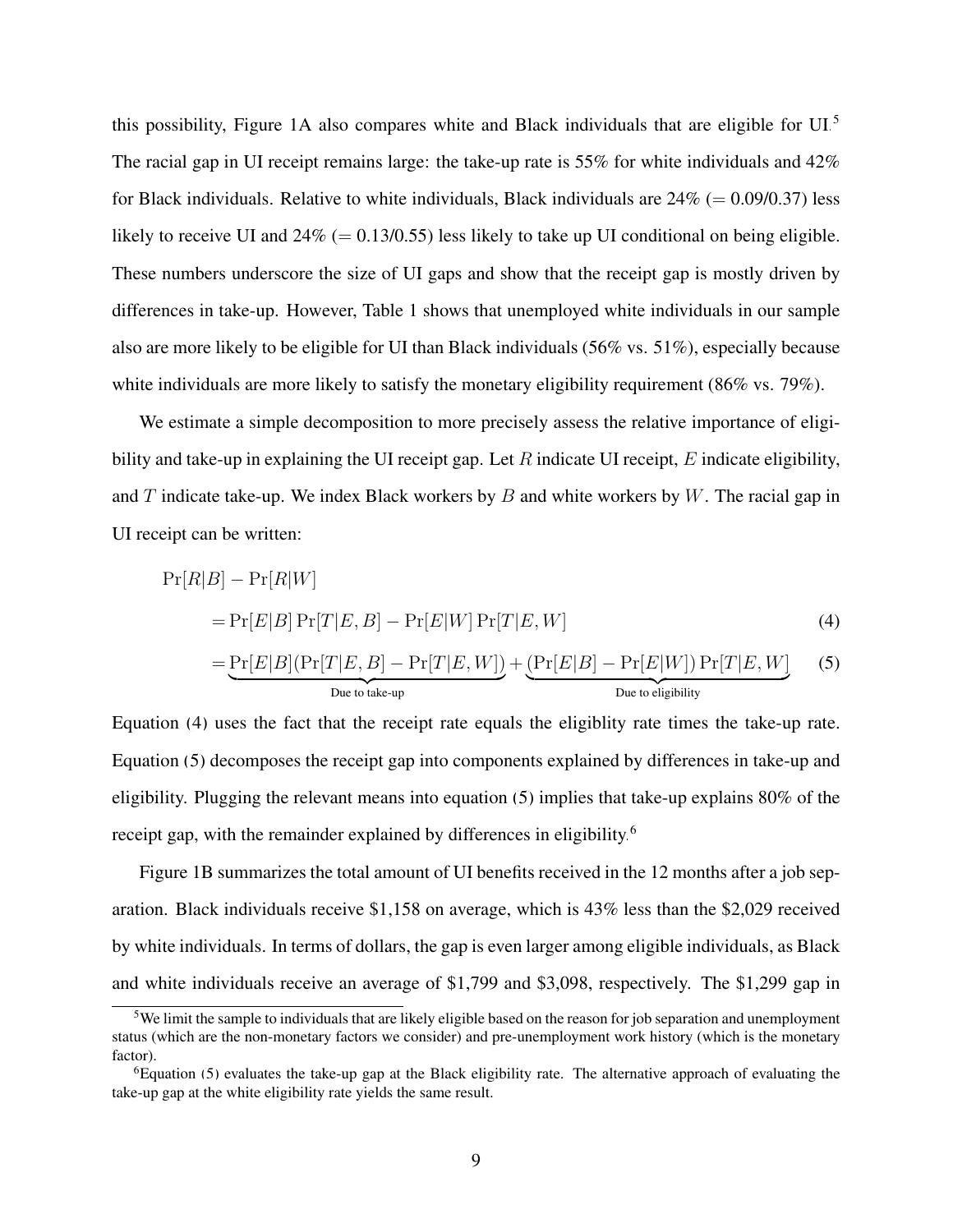benefit receipt among eligible individuals is approximately half of the average amount of federal EITC benefits paid in 2020 [\(Internal Revenue Service, 2021\)](#page-19-12). The magnitudes of the Black-white gap in UI benefit receipt and take-up thus highlight their economic significance.

As an initial step towards understanding the sources of these UI gaps, Figure 1C–1D plots the UI receipt rate and UI take-up rate for white and Black individuals over time. We calculate means for 5-year intervals to avoid spurious patterns that could arise because of the SIPP's panel design.[7](#page-11-0) UI receipt and take-up rates generally declined during this period, with the exception of years proximate to recessions that occurred in 1990–1991, 2001, and 2007–2009. Most notably, the Black-white gap in UI receipt and take-up were quite stable over the 30 years covered by our data. This finding suggests that racial UI gaps are driven by economic and social factors that persisted during this period. The stability shown in Figure 1C–1D also suggests that changes in survey methodology—such as the 1996 redesign of the SIPP or the decline in survey response rates [\(Meyer, Mok and Sullivan, 2015\)](#page-19-13)—do not explain the estimated racial UI gaps.[8](#page-11-1)

Why are Black individuals less likely to take up UI benefits than white individuals? Prior work on the take-up of social benefits highlights several possible explanations (e.g., [Currie, 2006\)](#page-18-6). First, individuals might be less likely to take up UI if the benefits are lower. The value of UI benefits depends both on the benefit amount and its possible duration, as well as the marginal utility of consumption, which in turn may depend on factors like individuals' wealth and the likelihood of being recalled to their former employer. Second, individuals might be less likely to take up UI if the costs are higher. The costs of applying for UI involve both psychic and time costs of gathering background information and submitting the necessary paperwork, in addition to stigma. Third, take-up depends on information and perceptions about UI benefits and costs. These could vary significantly across regions, years, industries, and occupations. Evidence from the CPS UI Non-Filers Supplement in 2005 suggests that many unemployed individuals do not apply for UI benefits because they believe they are ineligible [\(Vroman, 2009\)](#page-19-14). Black unemployed individuals are more

<span id="page-11-0"></span><sup>&</sup>lt;sup>7</sup>Because SIPP panels occur at  $1-5$  year intervals and we examine job separations from month 16 onwards within a panel, annual means can fluctuate due to changes in sample size and composition.

<span id="page-11-1"></span><sup>8</sup>SIPP data from 1986–1989 contain flags for whether the *amount* of UI benefits is imputed, but not for whether UI *receipt* is imputed. As a result, the earliest estimates in Figure 1C are less reliable than the other estimates.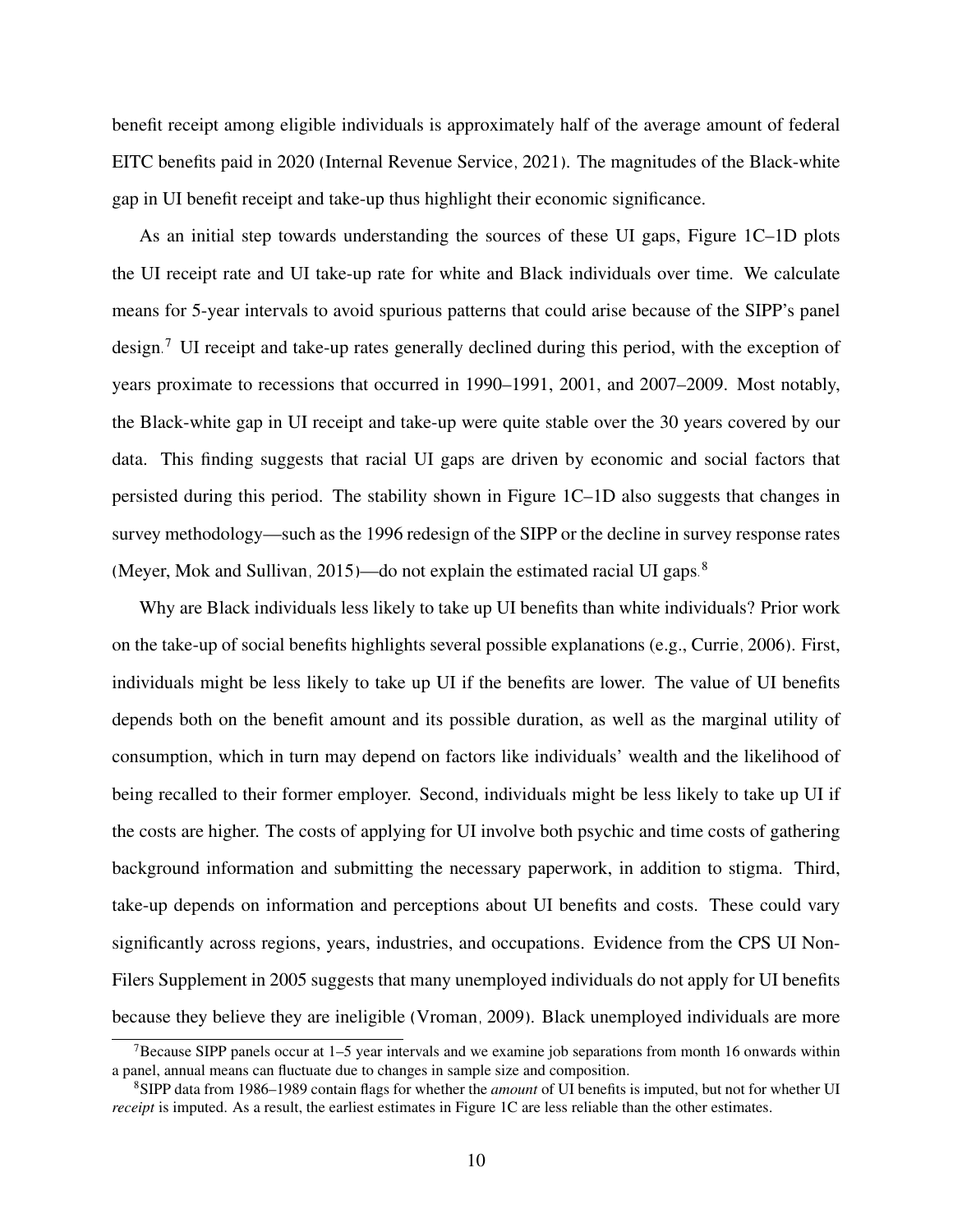likely to say they are ineligible, are unaware of UI benefits, and did not apply because of the hassle [\(Gould-Werth and Shaefer, 2012\)](#page-18-10), though not all of these differences are statistically significant.

To gauge the potential importance of these explanations, columns 1 and 4 of Table 1 present summary statistics of the characteristics of white and Black individuals who are unemployed in the 12 months after experiencing a separation. Columns 2 and 5 limit the sample to individuals that are eligible for UI during this period, while columns 3 and 6 further restrict to UI recipients.

Among individuals eligible for UI, the potential weekly benefit amount of Black individuals is lower (\$279 vs. \$344), but this reflects their lower pre-unemployment earnings. The potential replacement rate, defined as potential weekly benefits divided by average weekly earnings in the base period, is 5 percentage points higher for Black individuals. Combined with their generally lower amounts of earnings and larger number of children, this initial evidence suggests that the take-up gap is unlikely to be driven by UI benefits being less valuable. This point is underscored by the fact that Black individuals in our sample have fewer years of schooling and are less likely to be married. Black individuals that are eligible for UI are twice as likely to live in the South (59% vs. 31%).<sup>[9](#page-12-0)</sup> Location could matter because states have considerable latitude in setting policies that affect UI benefits and costs.

Table 2 provides further evidence on the potential determinants of UI receipt and take-up. Columns 1 and 2 report regression results where the dependent variables are indicators for UI receipt or take-up in the 12 months after job separation. In columns 3 and 4, the dependent variables are the amount of UI benefits received in the 12-month period after job separation, among all individuals and those eligible for UI.

The results indicate that UI receipt and take-up are systematically correlated with several individual-level factors. Most importantly for this paper, Black individuals are less likely to receive UI. UI receipt is higher among older individuals and union members. Higher base period wages are associated with higher UI receipt and take-up, suggesting that income (and its correlates) plays a larger role than simply determining monetary eligibility, and that those with a higher

<span id="page-12-0"></span><sup>9</sup>Appendix Table [A.1](#page-25-0) shows that the share living in the South is similar among those that do not experience a job separation.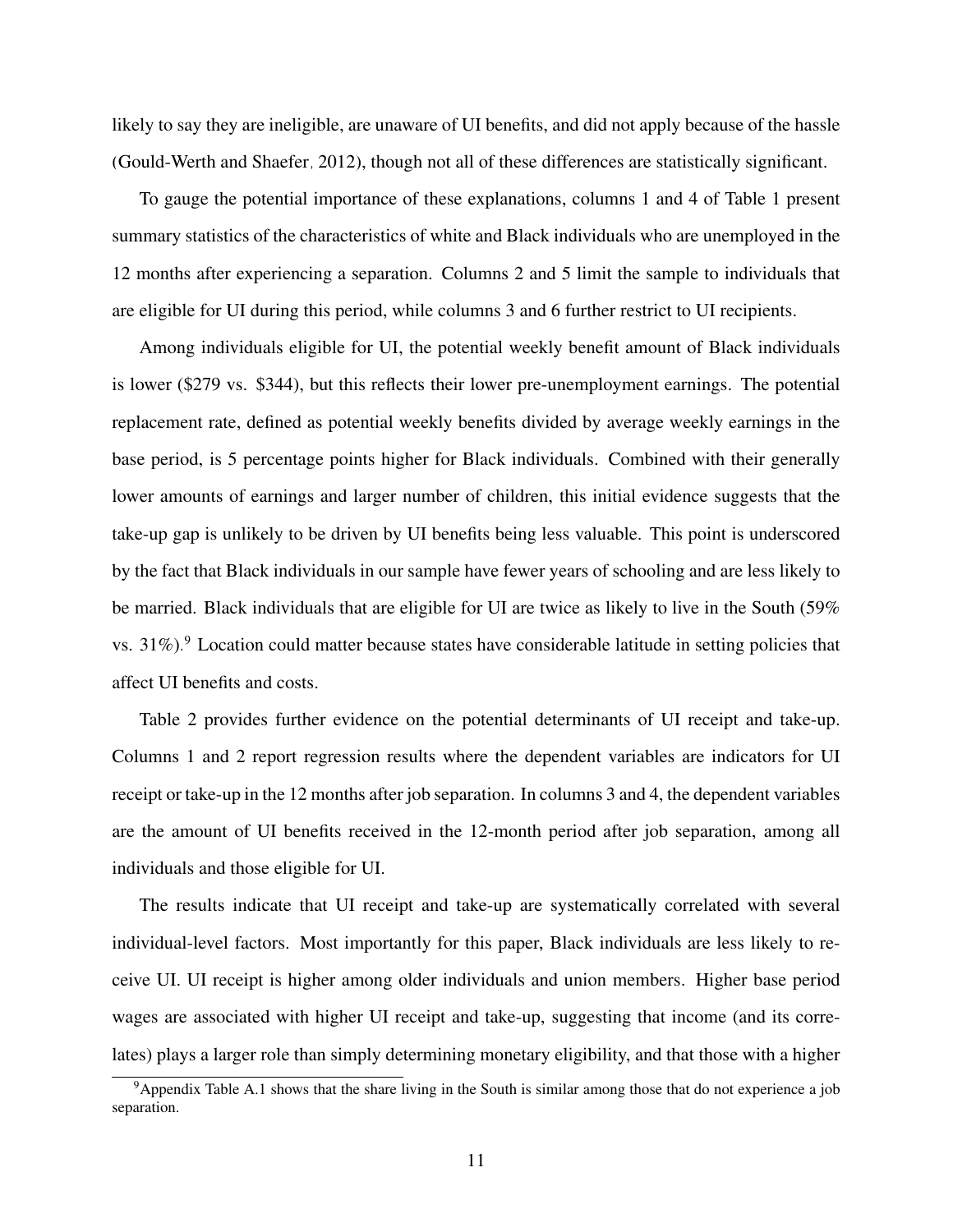marginal utility of consumption have lower take-up rates.<sup>[10](#page-13-0)</sup>

Take-up is also higher when the potential individual replacement rate or benefit duration is higher. This finding is consistent with individuals weighing the level of UI benefits in their take-up decision. Finally, take-up is lower in states where the denial rate on initial UI claims is higher, suggesting that administrative hurdles lower UI receipt, and in the South.

So far, we have shown that Black and white unemployed individuals differ on many dimensions, and that several of these dimensions are correlated with UI receipt and take-up. A natural question is how much of the racial gaps is explained by differences in individuals' characteristics. Because of the complex relationship between race, demographics, and economic variables, we do not aim to estimate the causal effect of underlying variables on racial gaps.<sup>[11](#page-13-1)</sup> Instead, we estimate the decomposition in equation [\(3\)](#page-9-1), which quantifies the degree to which individual characteristics, economic conditions, and policies statistically account for observed gaps.

The first four columns of Table 3 report Black-white gaps in UI receipt and take-up, while the remaining columns report gaps in total UI benefits among all and eligible individuals only. The first row shows that the unconditional gaps in UI receipt and take-up are 9.9 p.p. (standard error: 1.3) and 14.0 p.p. (s.e.: 1.9). The second row presents conditional gaps, estimated as  $\theta^c$  in equation [\(2\)](#page-9-0). We control for a battery of observed covariates, as detailed below. The conditional Black-white gap in UI receipt is reduced to 1.9 p.p. (s.e.: 1.3), indicating that differences in observed characteristics (and their correlates) between Black and white individuals explain 81% of the unconditional receipt gap. Since part of the explained receipt gap could reflect adjustments for eligibility, we also examine the conditional take-up gap among eligible individuals, which is 4.7 p.p. (s.e.: 1.9). Observed variables can explain 66% of the unconditional take-up gap.

In the remaining rows of Table 3 we report how much of the gap is explained by each set of characteristics. To explore the role of earnings history, we include a 10-part spline in base period wages and a 10-part spline in the highest quarter of wages during the base period, henceforth re-

<span id="page-13-0"></span> $10$ This result is consistent with [Lachowska, Sorkin and Woodbury](#page-19-11) [\(2021\)](#page-19-11), who find that take-up increases with base period wages using administrative data from Washington for 2005–2013.

<span id="page-13-1"></span><sup>&</sup>lt;sup>11</sup>For the same reason, we do not interpret unconditional or conditional gaps as the effect of race on UI receipt.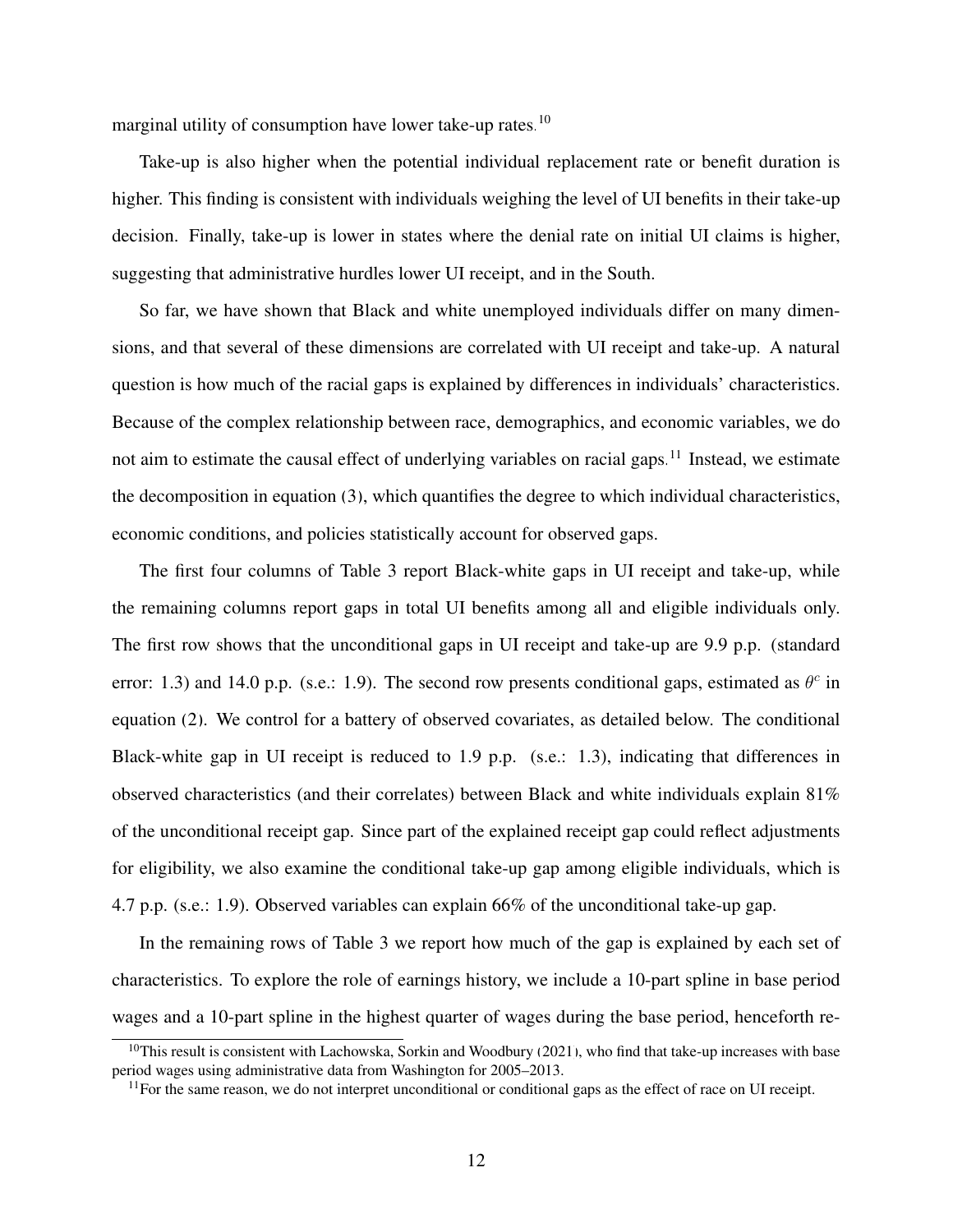ferred to as base period wages.<sup>[12](#page-14-0)</sup> We also include a 10-part spline in base period hours worked, a quadratic in realized unemployment duration during the 12 months after job separation, an indicator for being a union member before unemployment, and a set of 11 industry fixed effects to understand the role of work history. We use flexible parametrizations to explain as much variation as possible, but the linear structure in equation [\(3\)](#page-9-1) allows us to aggregate the underlying terms into more easily interpretable summary measures.<sup>[13](#page-14-1)</sup>

Earnings and work history account for a significant share of the UI receipt and take-up gaps. The single most important variable is base period wages: Black workers have lower pre-unemployment earnings, which predicts lower receipt and take-up. Base period wages thus account for 48%  $(= 0.047/0.099)$  of the UI receipt gap and 30% of the take-up gap.

Table 3 also suggests that very little of the gap is explained by demographic variables (gender, age, marital status, number of children, years of education), potential UI benefits (the replacement rate and benefit weeks), state economic conditions (the unemployment rate and gross state product), state-level UI policies (the simulated eligibility rate, the simulated replacement rate, the maximum UI benefit amount, the share of initial UI claims that are denied, and indicators for whether individuals can file for UI through various means), state-level non-UI policies (AFDC and EITC benefits, plus the minimum wage), and the political party in power in the governor's office and state legislature.

The last set of explanatory variables that we consider in Table 3 are indicators for the region where individuals separate from their job, which explain a sizable share of the unconditional racial gaps. Living in the South, where UI receipt and take-up are lower and Black individuals are more likely to live, accounts for 22% of the racial gap in UI among all job separators and 16% of the gap among eligible individuals. We view these region indicators as capturing broader differences in economic and social characteristics that are not reflected in our observed variables. For example, we cannot observe regional differences in perceptions of UI eligibility, the complexity of

<span id="page-14-0"></span><sup>&</sup>lt;sup>12</sup>We include separate splines for base period and highest quarter wages because the latter matters for eligibility and benefit levels.

<span id="page-14-1"></span><sup>&</sup>lt;sup>13</sup>Because of these flexible parametrizations, the Table 3 estimates are not simply the product of the Table 2 coefficients and differences in characteristics in Table 1.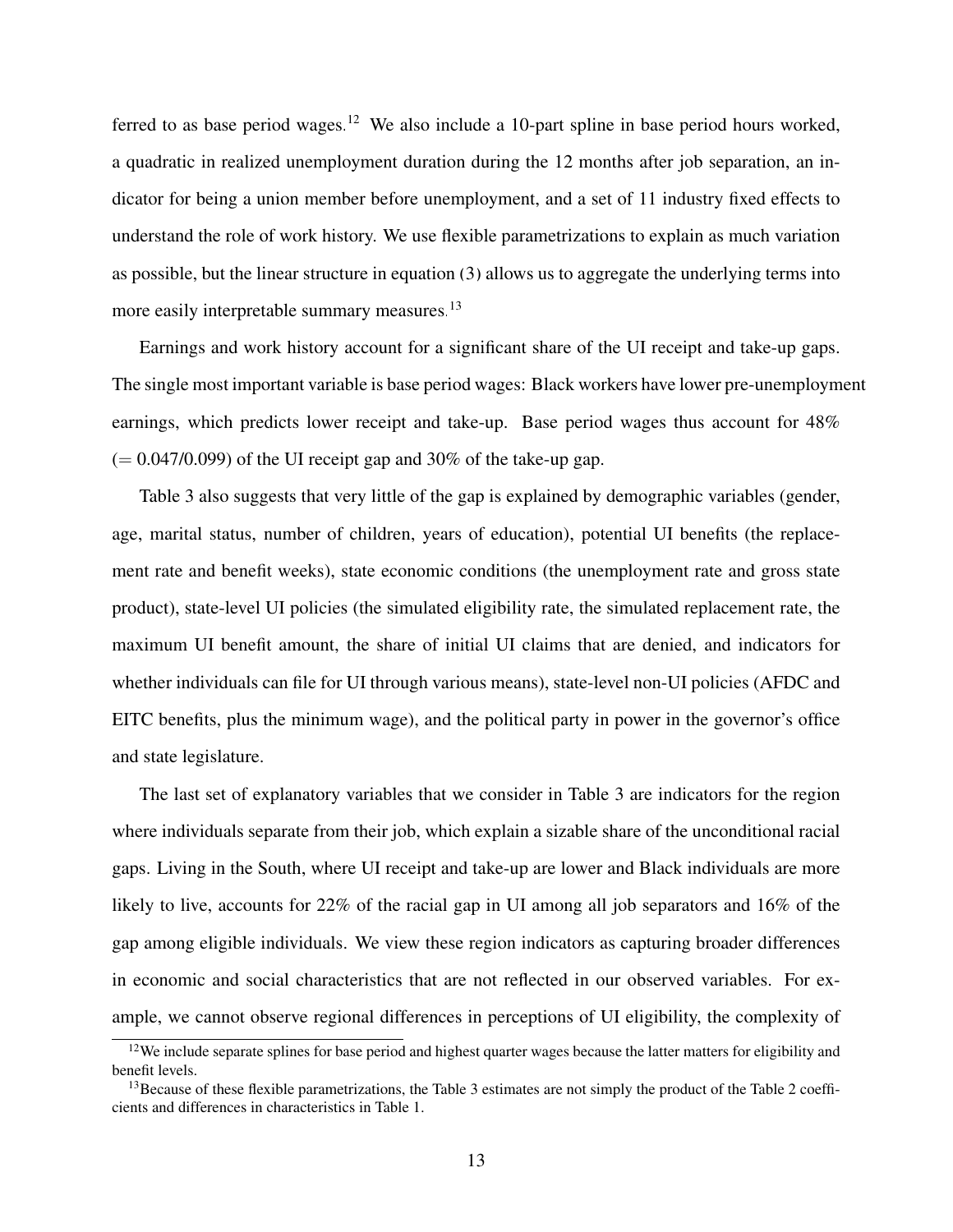UI applications, interactions between unemployed individuals and UI case workers, the extent to which employers contest former workers' UI claims and how such challenges are adjudicated, or historical factors that affect Black individuals' trust in the government.<sup>[14](#page-15-0)</sup> More broadly, the legacy of Jim Crow policies in the South could affect UI take-up today.[15](#page-15-1)

The remaining columns of Table 3 show that results are similar when examining the amount of UI benefits received in the 12 months after job separation.

#### Measurement Error and Robustness

A potential concern is that our estimates are biased because of errors in measuring UI receipt in household surveys. For example, [Meyer, Mittag and George](#page-19-8) [\(2020\)](#page-19-8) use administrative data from Illinois and Maryland in the early 2000s to show that food stamp receipt is underreported in several household surveys. Among a sample of households with income below twice the poverty limit, they find that nonwhite-headed households are more likely to report food stamp receipt in both survey and administrative data, with survey data understating the size of the racial gap. Using administrative data from New York state for 2007 to 2012, [Celhay, Meyer and Mittag](#page-18-16) [\(2021\)](#page-18-16) find similar patterns.

Several factors suggest that our results are not driven by differential reporting biases between Black and white individuals. Our sample excludes individuals for whom UI receipt and benefit amounts are imputed. Because prior work identifies imputations as a major source of reporting errors (e.g., [Meyer, Mittag and George, 2020;](#page-19-8) [Celhay, Meyer and Mittag, 2021\)](#page-18-16), this reduces the scope for measurement error. In addition, our focus on a 12-month period after job loss means that our results are less sensitive to misreporting of the specific month when individuals receive UI. Finally, Figure 1C–1D shows that multiple measures of racial gaps in UI receipt are stable over time. By comparison, [Meyer, Mok and Sullivan](#page-19-13) [\(2015\)](#page-19-13) document that measurement error of UI

<span id="page-15-1"></span><span id="page-15-0"></span><sup>&</sup>lt;sup>14</sup>To the extent that these factors do not vary across regions, they could contribute to unexplained racial gaps.

<sup>15</sup>When UI was introduced in 1935, 65% of Black workers were not covered by the UI system, compared to 27% of white workers [\(DeWitt, 2010\)](#page-18-17). In a different domain, [Alsan and Wanamaker](#page-18-18) [\(2018\)](#page-18-18) find that government-sponsored discrimination against Black individuals in the South (through the Tuskegee Study) led to decreases in medical trust and reductions in take-up of medical services.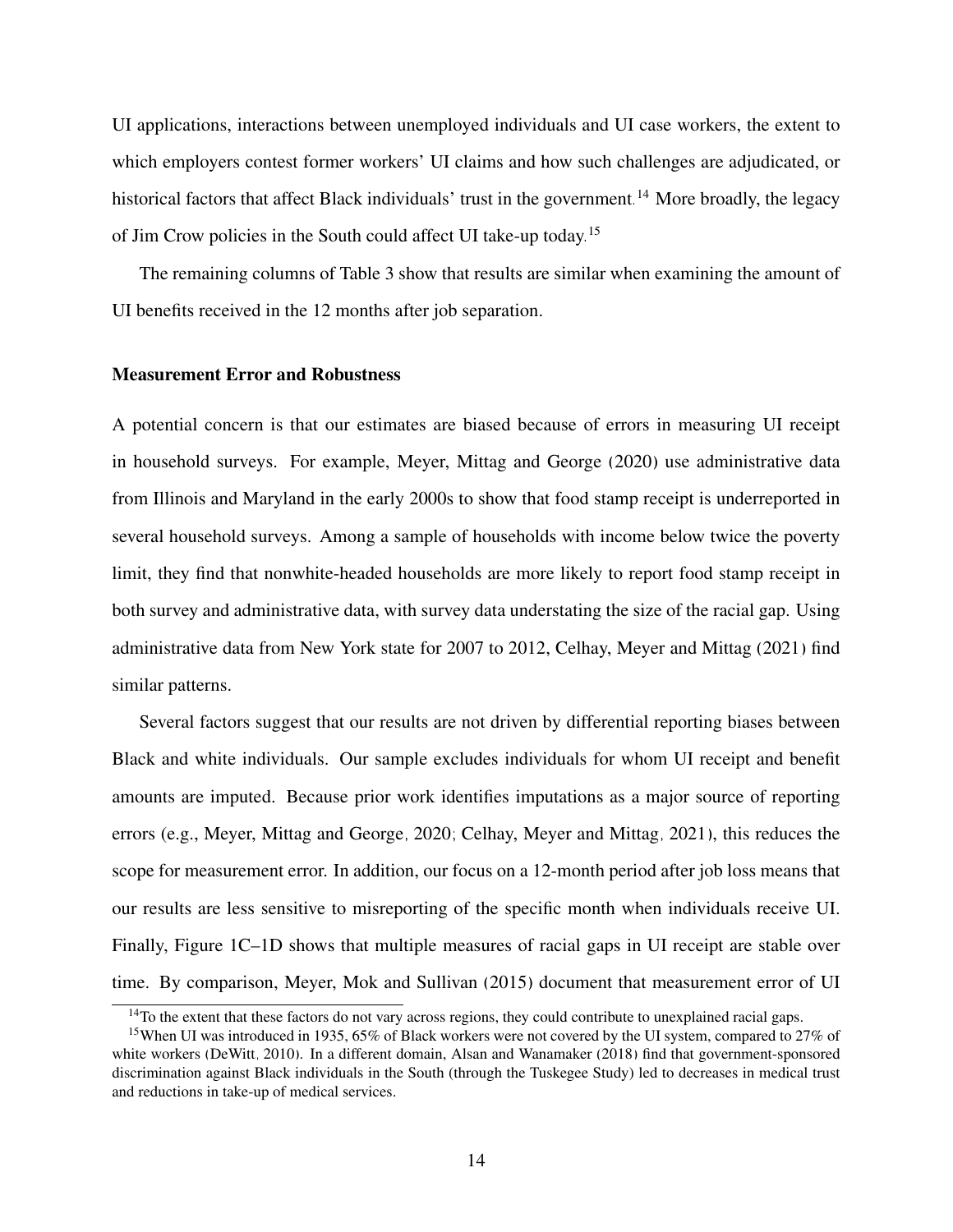benefit dollars in the SIPP and other surveys has increased substantially over time. These two facts suggest that the racial UI gap is not an artifact of imperfect survey quality.

Unfortunately, prior work provides limited quantitative predictions about the extent of measurement error in UI receipt between Black and white individuals in our sample. Our primary interest in this paper is the unconditional gap in UI receipt, and we are not aware of papers that have estimated this gap in comparable survey and administrative data.<sup>[16](#page-16-0)</sup> Reassuringly, recent work on food stamps and cash welfare finds that coefficients almost always have the same signs in survey and administrative data [\(Meyer, Mittag and George, 2020;](#page-19-8) [Celhay, Meyer and Mittag, 2021\)](#page-18-16). In sum, while household surveys do not measure UI receipt with complete accuracy, we do not believe that our estimates of the racial UI gap are driven by measurement error.

Several other results underscore the robustness of our findings. Appendix Table [A.2](#page-26-0) shows that estimates of Table 2 are similar when using a probit instead of a linear probability model.<sup>[17](#page-16-1)</sup> Appendix Table [A.3](#page-27-0) shows that estimates in Table 3 are similar when dropping the region fixed effects,<sup>[18](#page-16-2)</sup> while Appendix Table [A.4](#page-28-0) shows that results for the individual-level variables are similar when we use state-by-year fixed effects.

In Appendix Table [A.5,](#page-29-0) we explore the additional explanatory power of household net worth. Net worth is only recorded in certain SIPP waves, which reduces the available sample size by 20%.[19](#page-16-3) Nonetheless, the unconditional gaps among the sample of individuals with observed net worth are similar to those in Table 3. Net worth explains little of the Black-white gap in UI receipt, conditional on the other explanatory variables in our model.<sup>[20](#page-16-4)</sup> While [Ganong et al.](#page-18-4) [\(2020\)](#page-18-4) find that wealth can account for differences between white and Black individuals in the *consumption* response to job loss, wealth apparently plays little role in explaining differences in *UI receipt and take-up*. A natural explanation for this difference is that UI receipt and take-up depends on

<span id="page-16-0"></span><sup>16</sup>Synthetic SIPP data contain administrative measures of earnings and many types of program receipt, but not UI.

<span id="page-16-2"></span><span id="page-16-1"></span> $17$ Currently available results do not allow us to estimate the decompositions in Table 3 with a nonlinear model.

<sup>&</sup>lt;sup>18</sup>When excluding region fixed effects, state UI rules and non-UI policy rules explain a greater share of the observed gaps.

<span id="page-16-4"></span><span id="page-16-3"></span> $19$ We use net worth if it is recorded at any point during the 12 months before job separation.

<sup>&</sup>lt;sup>20</sup>When excluding all other explanatory variables, controlling for net worth as in Appendix Table [A.5](#page-29-0) leads to an explained gap of  $-0.013$ , which is 65% as large as the gap explained by only log base period wages ( $-0.020$ ). Thus, we emphasize that net worth has little explanatory power net of the variables already in the model.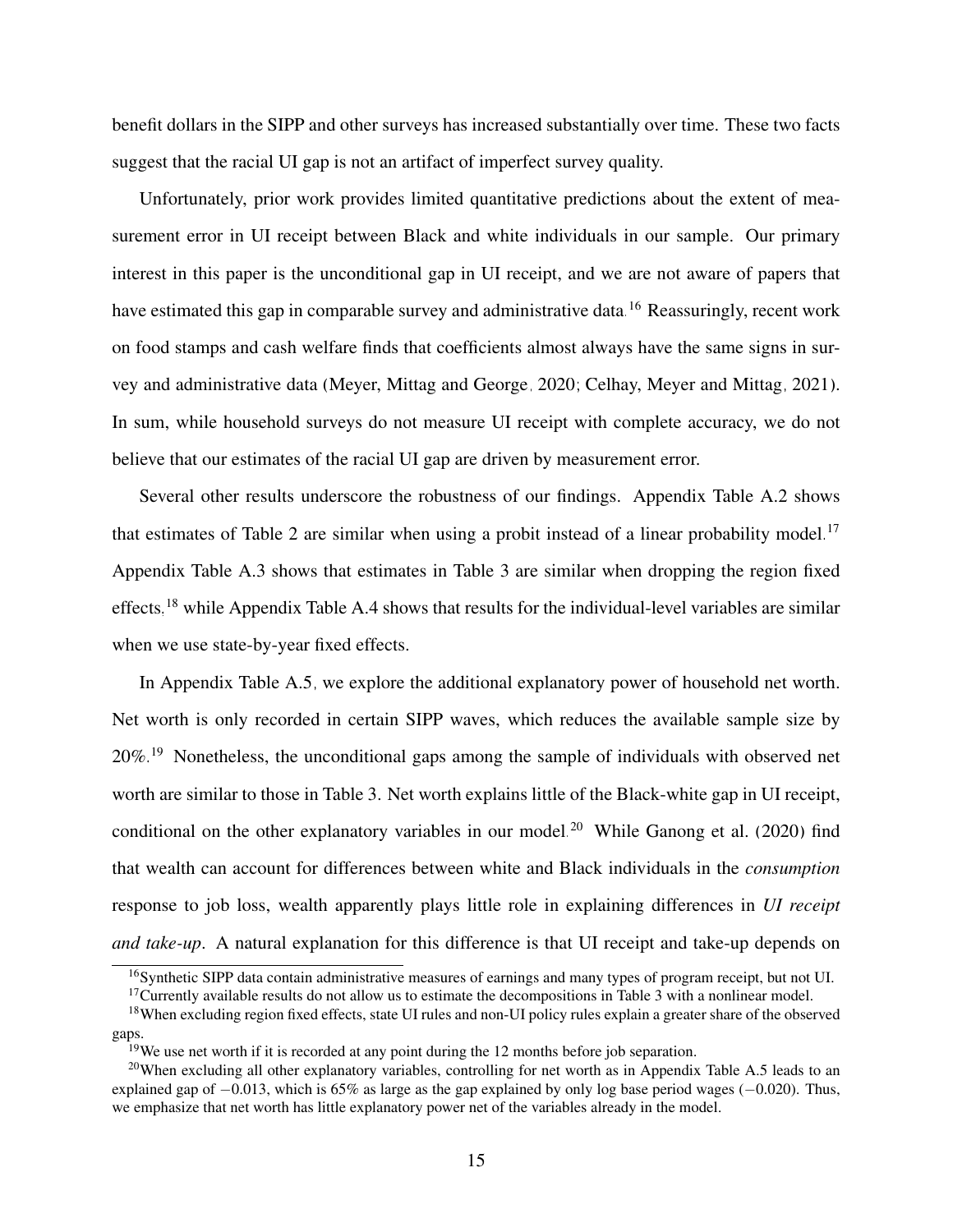interactions with government agencies, where stigma and imperfect information can play a larger role.

#### 4 Conclusion

This paper shows that Black individuals are less likely than white individuals to receive UI benefits after job loss, and that the vast majority of this gap in UI receipt is due to lower take-up of UI benefits among those who are eligible for UI. Statistical decompositions indicate that Black individuals' lower average amount of pre-unemployment earnings can account for nearly 50% of racial gaps in UI receipt and 30% of racial gaps in UI take-up. The other key factor is that Black individuals are more likely to live in the South, where UI receipt and take-up are lower.

Racial gaps in UI receipt are sizable. Among individuals that are eligible for UI, raising the Black take-up rate to the white level would lead to a 14 percentage point increase in the share of individuals that receive UI and a \$1,299 increase in mean UI benefits. To put the size of this gap in perspective, Black individuals that are eligible for UI earn an average of \$28,055 per year, \$12,657 less than white individuals on average. Thus the UI gap is equal to 5% of Black individuals' yearly earnings and 10% of the Black-white earnings gap.<sup>[21](#page-17-0)</sup> Important directions for future work include examining whether the racial gap in UI receipt can be closed, as well as studying differences in receipt and take-up for other disadvantaged groups and social insurance programs.

<span id="page-17-0"></span><sup>&</sup>lt;sup>21</sup>When focusing on individuals that are unemployed but not necessarily eligible for UI, the UI gap is 8% of the earnings gap  $(=871/10,931)$ .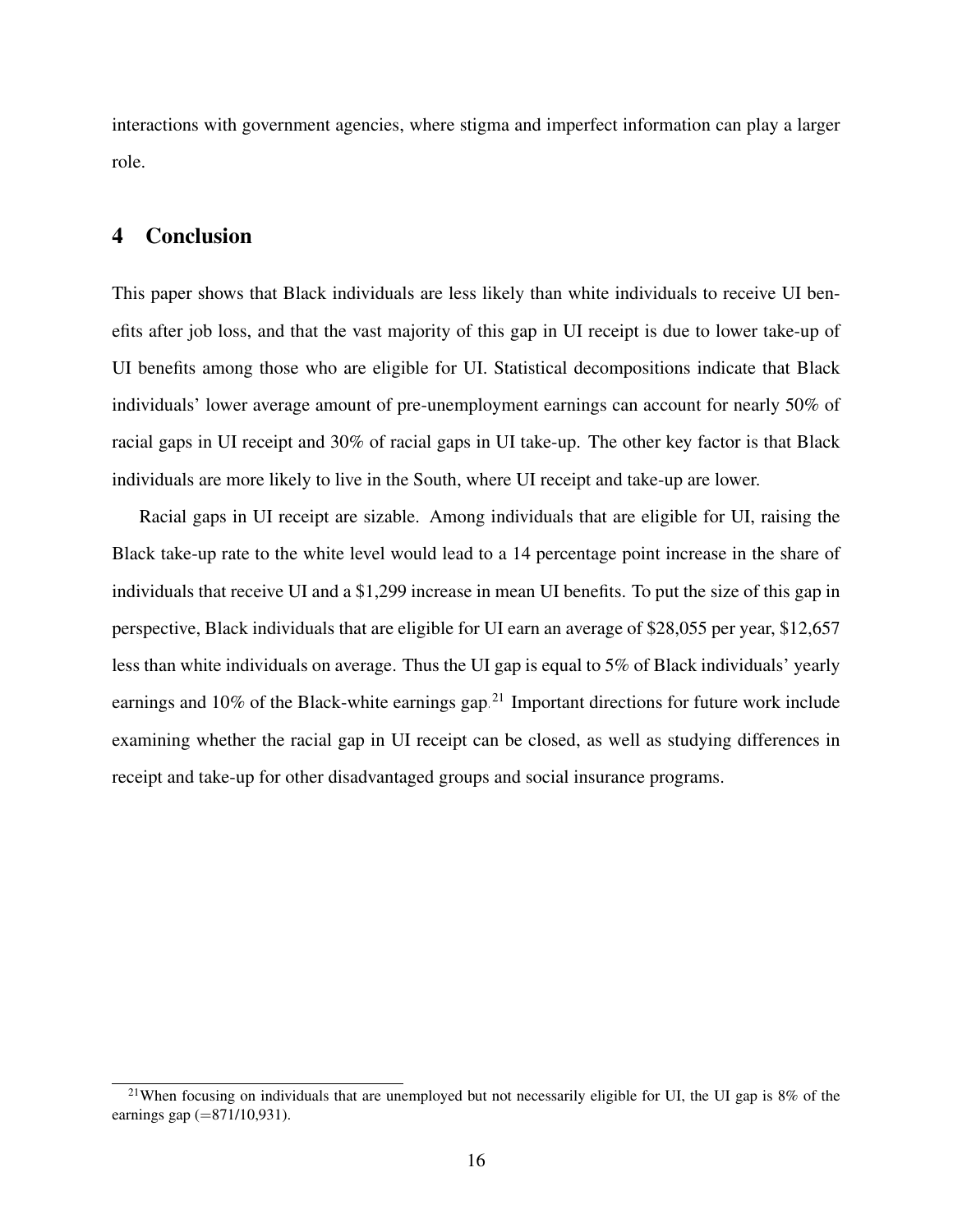#### References

- <span id="page-18-18"></span>Alsan, Marcella, and Marianne Wanamaker. 2018. "Tuskegee and the Health of Black Men." *Quarterly Journal of Economics*, 133(1): 407–455.
- <span id="page-18-13"></span>Altonji, Joseph G., and Rebecca M. Blank. 1999. "Race and Gender in the Labor Market." In . Vol. 3 of *Handbook of Labor Economics*, ed. Orley C. Ashenfelter and David Card, 3143–3259. Elsevier.
- <span id="page-18-9"></span>Anderson, Patricia M., and Bruce D. Meyer. 1997. "Unemployment Insurance Takeup Rates and the After-Tax Value of Benefits." *Quarterly Journal of Economics*, 112(3): 913–937.
- <span id="page-18-5"></span>Bertrand, Marianne, Sendhil Mullainathan, and Eldar Shafir. 2004. "A Behavioral-Economics View of Poverty." *American Economic Review*, 94(2): 419–423.
- <span id="page-18-8"></span>Blank, Rebecca M., and David E. Card. 1991. "Recent Trends in Insured and Uninsured Unemployment: Is There an Explanation?" *Quarterly Journal of Economics*, 106(4): 1157–1189.
- <span id="page-18-16"></span>Celhay, Pablo A, Bruce D Meyer, and Nikolas Mittag. 2021. "Errors in Reporting and Imputation of Government Benefits and Their Implications." National Bureau of Economic Research Working Paper 29184.
- <span id="page-18-15"></span>Cohodes, Sarah R, Daniel S Grossman, Samuel A Kleiner, and Michael F Lovenheim. 2016. "The Effect of Child Health Insurance Access on Schooling: Evidence from Public Insurance Expansions." *Journal of Human Resources*, 51(3): 727–759.
- <span id="page-18-6"></span>Currie, Janet. 2006. "The Take-Up of Social Benefits." In . *Public Policy and Income Distribution*, ed. Alan J. Auerbach, David Card and John M. Quigley, 80–148. New York: Russell Sage Foundation.
- <span id="page-18-14"></span>Currie, Janet, and Jonathan Gruber. 1996. "Health Insurance Eligibility, Utilization of Medical Care, and Child Health." *Quarterly Journal of Economics*, 111(2): 431–466.
- <span id="page-18-12"></span>Deshpande, Manasi, and Yue Li. 2019. "Who Is Screened Out? Application Costs and the Targeting of Disability Programs." *American Economic Journal: Economic Policy*, 11(4): 213–248.
- <span id="page-18-17"></span>DeWitt, Larry. 2010. "The Decision to Exclude Agricultural and Domestic Workers from the 1935 Social Security Act." *Social Security Bulletin*, 70(4): 49–68.
- <span id="page-18-0"></span>East, Chloe N., and David Simon. 2020. "How Well Insured are Job Losers? Efficacy of the Public Safety Net." NBER Working Paper 28218.
- <span id="page-18-2"></span>East, Chloe N., and Elira Kuka. 2015. "Reexamining the Consumption Smoothing Benefits of Unemployment Insurance." *Journal of Public Economics*, 132: 32–50.
- <span id="page-18-11"></span>Finkelstein, Amy, and Matthew J Notowidigdo. 2019. "Take-Up and Targeting: Experimental Evidence from SNAP." *Quarterly Journal of Economics*, 134(3): 1505–1556.
- <span id="page-18-3"></span>Ganong, Peter, and Pascal Noel. 2019. "Consumer Spending during Unemployment: Positive and Normative Implications." *American Economic Review*, 109(7): 2383–2424.
- <span id="page-18-4"></span>Ganong, Peter, Damon Jones, Pascal J Noel, Fiona E Greig, Diana Farrell, and Chris Wheat. 2020. "Wealth, Race, and Consumption Smoothing of Typical Income Shocks." National Bureau of Economic Research Working Paper 27552.
- <span id="page-18-7"></span>Gelbach, Jonah B. 2016. "When Do Covariates Matter? And Which Ones, and How Much?" *Journal of Labor Economics*, 34(2): 509–543.
- <span id="page-18-10"></span>Gould-Werth, Alix, and H. Luke Shaefer. 2012. "Unemployment Insurance Participation by Education and by Race and Ethnicity." Bureau of Labor Statistics, U.S. Department of Labor.
- <span id="page-18-1"></span>Gruber, Jonathan. 1997. "The Consumption Smoothing Benefits of Unemployment Insurance." *American Economic Review*, 87(1): 192–205.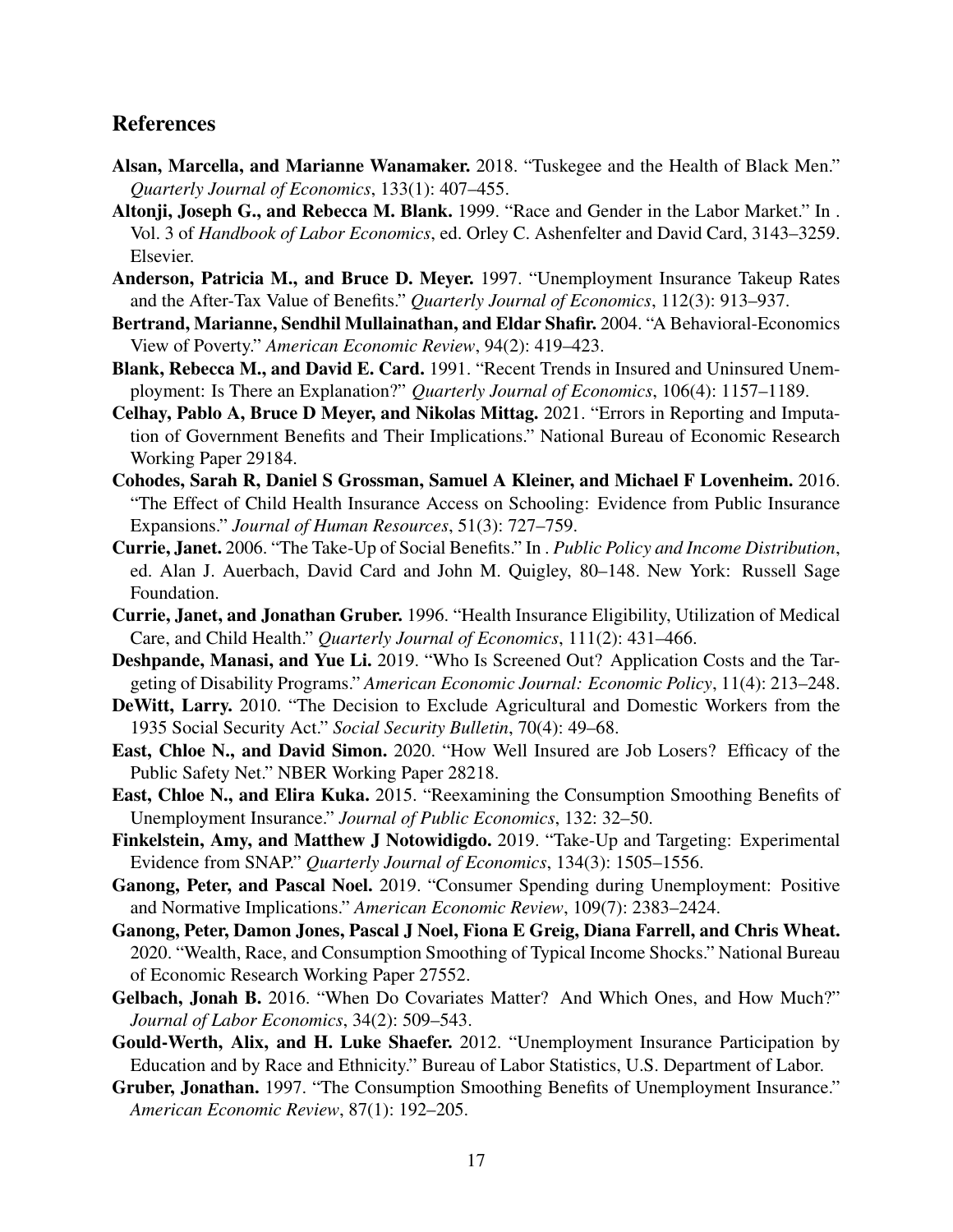<span id="page-19-12"></span>Internal Revenue Service. 2021. "EITC Fast Facts."

- <span id="page-19-0"></span>Jacobson, Louis J., Robert J. LaLonde, and Daniel G. Sullivan. 1993. "Earnings Losses of Displaced Workers." *American Economic Review*, 83(4): 685–709.
- <span id="page-19-9"></span>Kaplan, Jacob. 2018. "United States Governors 1775–2018. Ann Arbor, MI: Inter-university Consortium for Political and Social Research [distributor], 2018-03-17." [https://doi.org/](https://doi.org/10.3886/E102000V1) [10.3886/E102000V1](https://doi.org/10.3886/E102000V1).
- <span id="page-19-7"></span>Kuka, Elira. 2020. "Quantifying the Benefits of Social Insurance: Unemployment Insurance and Health." *Review of Economics and Statistics*, 102(3): 490–505.
- <span id="page-19-11"></span>Lachowska, Marta, Isaac Sorkin, and Stephen A. Woodbury. 2021. "Firms and Unemployment Insurance Take-Up."
- <span id="page-19-4"></span>Lee, Cheryl H. 2004. "The Role of State Policies and Discrimination in Reducing the Chances of African Americans Receiving Unemployment Insurance." *Review of Black Political Economy*, 32(2): 55–59.
- <span id="page-19-8"></span>Meyer, Bruce D, Nikolas Mittag, and Robert M George. 2020. "Errors in Survey Reporting and Imputation and Their Effects on Estimates of Food Stamp Program Participation." *Journal of Human Resources*, 0818–9704R2.
- <span id="page-19-13"></span>Meyer, Bruce D., Wallace K. C. Mok, and James X. Sullivan. 2015. "Household Surveys in Crisis." *Journal of Economic Perspectives*, 29(4): 199–226.
- <span id="page-19-6"></span>Michaelides, Marios, and Peter R. Mueser. 2012. "Recent Trends in the Characteristics of Unemployment Insurance Recipients." Bureau of Labor Statistics, U.S. Department of Labor.
- <span id="page-19-10"></span>National Conference of State Legislatures. 2021. "State Partisan Composition." [https://www.ncsl.org/research/about-state-legislatures/](https://www.ncsl.org/research/about-state-legislatures/partisan-composition.aspx) [partisan-composition.aspx](https://www.ncsl.org/research/about-state-legislatures/partisan-composition.aspx).
- <span id="page-19-3"></span>Nichols, Albert L., and Richard J. Zeckhauser. 1982. "Targeting Transfers through Restrictions on Recipients." *American Economic Review*, 72(2): 372–377.
- <span id="page-19-5"></span>Nichols, Austin, and Margaret Simms. 2012. "Racial and Ethnic Differences in Receipt of Unemployment Insurance Benefits during the Great Recession." Urban Institute 4.
- <span id="page-19-1"></span>Stephens, Jr., Melvin. 2001. "The Long-Run Consumption Effects of Earnings Shocks." *Review of Economics and Statistics*, 83(1): 28–36.
- <span id="page-19-2"></span>Sullivan, Daniel, and Till von Wachter. 2009. "Job Displacement and Mortality: An Analysis Using Administrative Data." *Quarterly Journal of Economics*, 124(3): 1265–1306.
- <span id="page-19-14"></span>Vroman, Wayne. 2009. "Unemployment Insurance Recipients and Nonrecipients in the CPS." Bureau of Labor Statistics.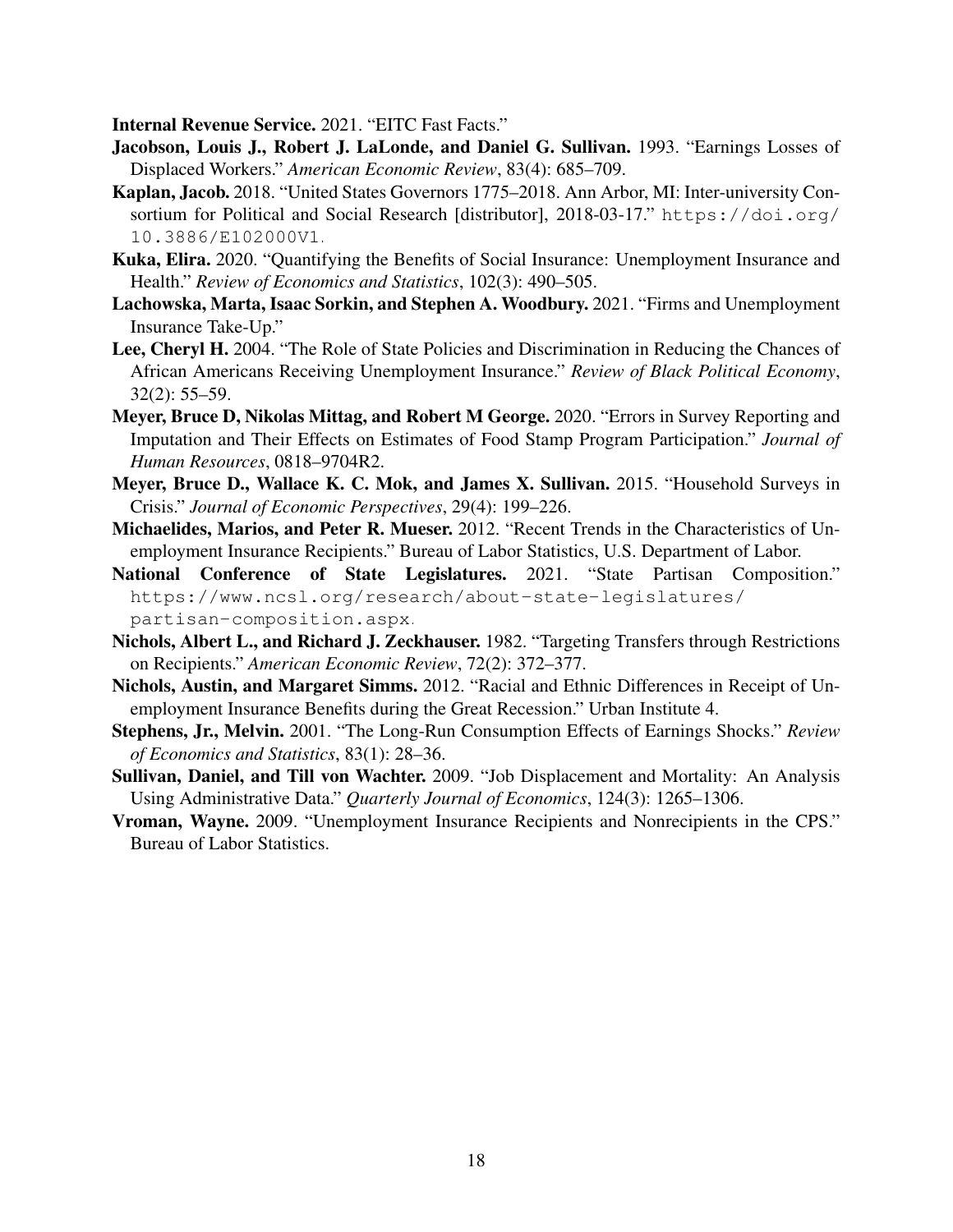

Figure 1: Unemployment Insurance Receipt and Take-up among White and Black Individuals

while Panel (b) presents the total amount of benefits received, both in the first 12 months after a job separation. These averages are calculated using individual monthly weights. In Eligible individuals are defined as those that separate through no fault of their own and satisfy state requirements on pre-unemployment work history. panels (c) and (d), averages are calculated using 5-year intervals and individual monthly weights. The sample consists of individuals ages 25–64 who separate from an employer Notes: This figure shows UI receipt and take-up (UI receipt among eligible individuals), separately by race. Panel (a) presents the share of unemployed workers that receive UI, in their SIPP month of interview 16 or later, become unemployed at some point during the 12 months after job separation, and do not have imputed responses for UI receipt. 1990 1995 2000 2005 2010 Source: Authors' analysis of the 1986–2014 SIPP panels.<sup>1990</sup> <sup>1995</sup> <sup>2000</sup> <sup>2005</sup> <sup>2010</sup><br><sup>Years</sup> <sup>2000</sup> <sup>2005</sup> <sup>2010</sup><br>by race. Panel (a) presents the share of unemployed<br>paration. These averages are calculated using individues<br>ample consists of individuals ages 25–64 who see<br>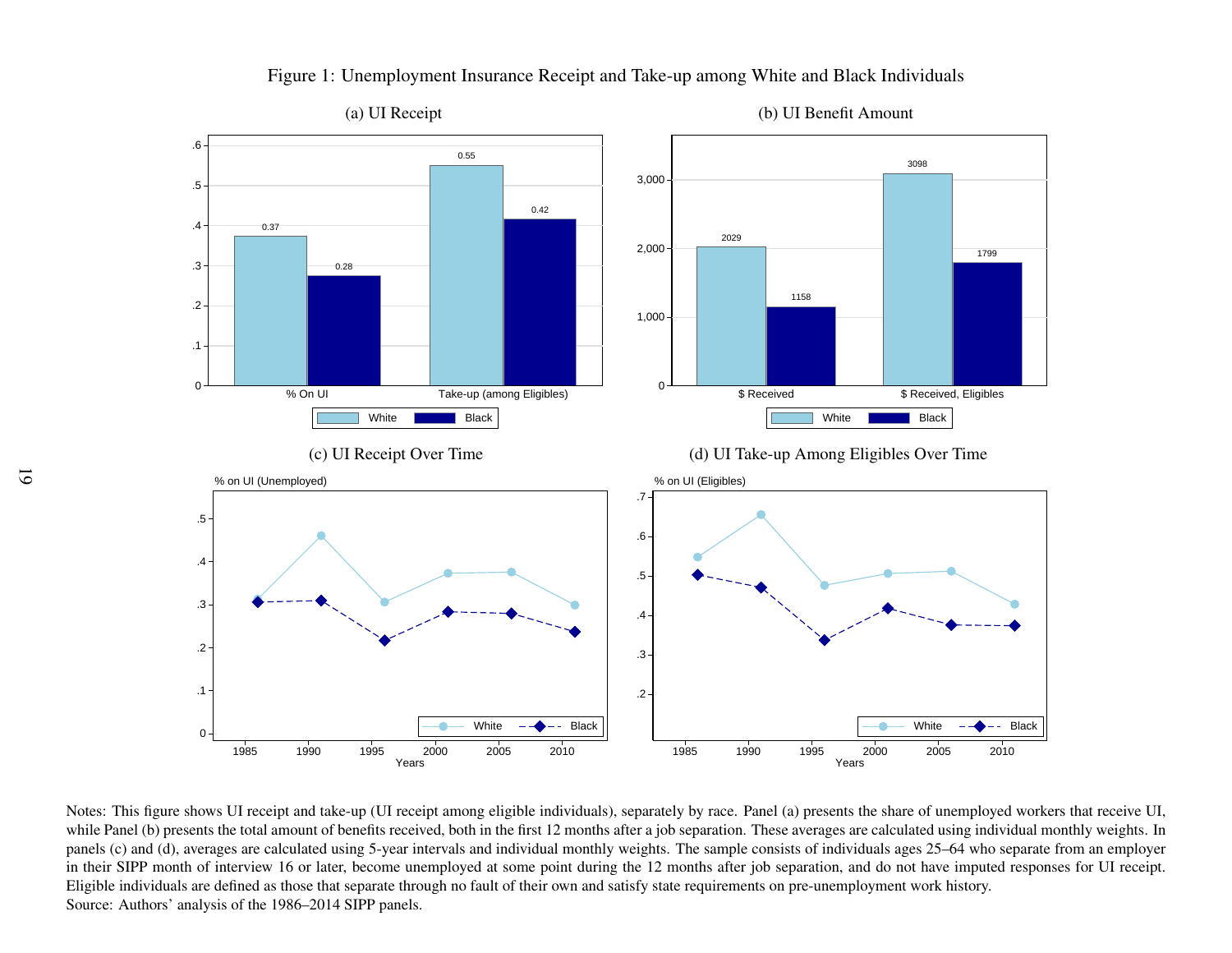|                                            |                           | White                      |                             |                           | <b>Black</b>               |                             |
|--------------------------------------------|---------------------------|----------------------------|-----------------------------|---------------------------|----------------------------|-----------------------------|
|                                            | Ever<br>unemployed<br>(1) | Ever<br>UI eligible<br>(2) | Ever<br>UI recipient<br>(3) | Ever<br>unemployed<br>(4) | Ever<br>UI eligible<br>(5) | Ever<br>UI recipient<br>(6) |
| A: Demographics                            |                           |                            |                             |                           |                            |                             |
| Female                                     | 0.45                      | 0.39                       | 0.39                        | 0.51                      | 0.48                       | 0.54                        |
| Age                                        | 39.71                     | 40.43                      | 41.36                       | 37.16                     | 38.32                      | 40.05                       |
| Married                                    | 0.55                      | 0.57                       | 0.61                        | 0.33                      | 0.37                       | 0.40                        |
| Number of children                         | 0.77                      | 0.75                       | 0.79                        | 1.03                      | 1.01                       | 1.02                        |
| Years of education                         | 13.15                     | 13.18                      | 13.09                       | 12.55                     | 12.63                      | 12.75                       |
| North region                               | 0.20                      | 0.23                       | 0.27                        | 0.13                      | 0.13                       | 0.14                        |
| Midwest region                             | 0.27                      | 0.27                       | 0.27                        | 0.20                      | 0.20                       | 0.20                        |
| South region                               | 0.31                      | 0.29                       | 0.24                        | 0.59                      | 0.60                       | 0.56                        |
| West region                                | 0.21                      | 0.22                       | 0.22                        | 0.08                      | 0.08                       | 0.10                        |
| <b>B</b> : Work history                    |                           |                            |                             |                           |                            |                             |
| Union member                               | 0.08                      | 0.11                       | 0.14                        | 0.06                      | 0.07                       | 0.09                        |
| Annual earnings                            | 34,047                    | 40,712                     | 43,762                      | 23,116                    | 28,055                     | 30,398                      |
| Annual weeks worked                        | 42.53                     | 46.66                      | 47.39                       | 38.48                     | 45.79                      | 47.63                       |
| Usual weekly hours                         | 38.43                     | 40.75                      | 42.01                       | 34.57                     | 37.22                      | 39.51                       |
| C: UI eligibility and potential benefits   |                           |                            |                             |                           |                            |                             |
| Ever eligible for UI                       | 0.56                      | 1.00                       | 1.00                        | 0.51                      | 1.00                       | 1.00                        |
| Ever eligible for UI, monetary factors     | 0.86                      | 1.00                       | 1.00                        | 0.79                      | 1.00                       | 1.00                        |
| Ever eligible for UI, non-monetary factors | 0.63                      | 1.00                       | 1.00                        | 0.61                      | 1.00                       | 1.00                        |
| Ever receives UI                           | 0.37                      | 0.55                       | 1.00                        | 0.28                      | 0.42                       | 1.00                        |
| Total UI benefits received                 | 2,029                     | 3,098                      | 5,503                       | 1,158                     | 1,799                      | 4,202                       |
| Potential weekly benefit amount            | 286.90                    | 344.39                     | 368.81                      | 221.96                    | 278.67                     | 299.75                      |
| Potential replacement rate                 | 0.52                      | 0.58                       | 0.55                        | 0.54                      | 0.63                       | 0.59                        |
| Potential benefit weeks                    | 22.76                     | 24.71                      | 25.08                       | 20.91                     | 23.51                      | 23.96                       |
| Individuals                                | 10,833                    | 6,087                      | 3,289                       | 1,951                     | 1,038                      | 434                         |

Table 1: Demographics, Work History, and Unemployment Insurance Eligibility by Race

Notes: Columns 1 and 4 contain individuals ages 25–64 who separate from an employer in their SIPP month of interview 16 or later, become unemployed at some point during the 12 months after job separation, and do not have imputed responses for UI receipt. Columns 2 and 5 restrict this sample to individuals that are estimated to be eligible for UI (by virtue of separating from their employer through no fault of their own and satisfying state requirements on pre-unemployment work history), and columns 3 and 6 contain individuals that also receive UI in the 12-month period after job separation. Demographic variables are measured at the time of job separation. Annual earnings, annual weeks worked, and usual weekly hours are measured during the first four quarters of the five quarters before job separation (the standard base period). Unemployment, UI eligibility, and UI receipt are measured for the 12-month period after jobseparation.

Source: Authors' analysis of the 1986–2014 SIPP panels.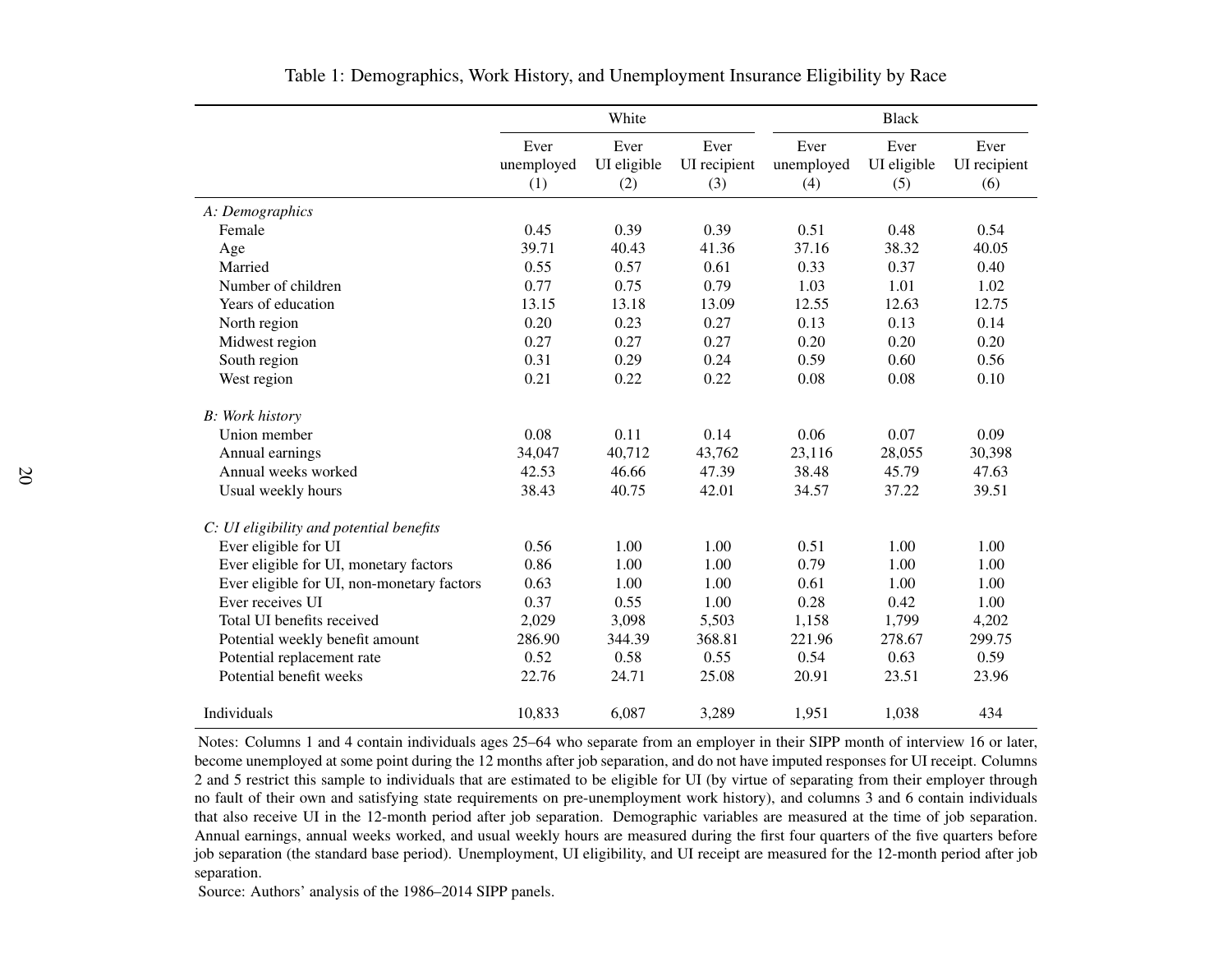|                                             |          | Receives UI in                | UI benefit amount in |                               |  |  |
|---------------------------------------------|----------|-------------------------------|----------------------|-------------------------------|--|--|
| Dependent variable:                         |          | 12 months post job separation |                      | 12 months post job separation |  |  |
|                                             |          |                               |                      |                               |  |  |
|                                             | All      | Eligibles                     | All                  | Eligibles                     |  |  |
|                                             | (1)      | (2)                           | (3)                  | (4)                           |  |  |
| Black                                       | $-0.029$ | $-0.059$                      | $-359.9$             | $-486.6$                      |  |  |
|                                             | (0.013)  | (0.019)                       | (78.3)               | (125.5)                       |  |  |
| Female                                      | 0.008    | 0.072                         | 69.1                 | 357.9                         |  |  |
|                                             | (0.009)  | (0.013)                       | (62.6)               | (93.1)                        |  |  |
| Log age                                     | 0.177    | 0.162                         | 943.9                | 966.5                         |  |  |
|                                             | (0.017)  | (0.025)                       | (118.1)              | (178.1)                       |  |  |
| Number of children                          | 0.025    | 0.023                         | 103.7                | 36.8                          |  |  |
|                                             | (0.004)  | (0.006)                       | (26.2)               | (39.6)                        |  |  |
| Log years of schooling                      | $-0.032$ | $-0.048$                      | 16.0                 | 38.7                          |  |  |
|                                             | (0.016)  | (0.026)                       | (75.4)               | (114.5)                       |  |  |
| Union member                                | 0.082    | 0.060                         | 753.2                | 744.3                         |  |  |
|                                             | (0.016)  | (0.018)                       | (140.6)              | (168.4)                       |  |  |
| Log base period wages                       | 0.110    | 0.166                         | 1,206.6              | 2,189.4                       |  |  |
|                                             | (0.008)  | (0.014)                       | (60.4)               | (107.4)                       |  |  |
| Log annual hours worked                     | 0.019    | 0.048                         | $-30.7$              | 25.6                          |  |  |
|                                             | (0.008)  | (0.016)                       | (57.2)               | (114.1)                       |  |  |
| Realized unemployment duration (weeks)      | 0.047    | 0.048                         | 524.8                | 681.8                         |  |  |
|                                             | (0.001)  | (0.002)                       | (14.9)               | (19.9)                        |  |  |
| Log potential replacement rate              | 0.074    | 0.144                         | 617.7                | 1,848.2                       |  |  |
|                                             | (0.015)  | (0.022)                       | (112.0)              | (176.5)                       |  |  |
| Log potential benefit weeks                 | 0.033    | 0.074                         | 43.3                 | 478.6                         |  |  |
|                                             | (0.020)  | (0.037)                       | (135.7)              | (260.6)                       |  |  |
| Unemployment rate                           | 1.632    | 1.774                         | 7,459.0              | 7,081.3                       |  |  |
|                                             | (0.384)  | (0.534)                       | (2,492.3)            | (3,674.7)                     |  |  |
| Lagged denial rate on initial UI claims     | $-0.115$ | $-0.164$                      | $-470.9$             | $-1,231.7$                    |  |  |
|                                             | (0.036)  | (0.056)                       | (260.6)              | (385.8)                       |  |  |
| Share of initial claims filed via Internet  | $-0.090$ | $-0.082$                      | 55.1                 | 681.9                         |  |  |
|                                             | (0.058)  | (0.083)                       | (397.8)              | (602.8)                       |  |  |
| Share of initial claims filed via telephone | $-0.050$ | 0.014                         | 7.8                  | 835.1                         |  |  |
|                                             | (0.053)  | (0.077)                       | (366.9)              | (552.8)                       |  |  |
| Share of initial claims filed in person     | $-0.055$ | $-0.023$                      | 138.0                | 824.5                         |  |  |
|                                             | (0.053)  | (0.077)                       | (351.1)              | (542.4)                       |  |  |
| South                                       | $-0.112$ | $-0.093$                      | $-1,181.2$           | $-1,166.2$                    |  |  |
|                                             | (0.014)  | (0.020)                       | (104.4)              | (151.7)                       |  |  |
| Midwest                                     | $-0.044$ | $-0.020$                      | $-752.9$             | $-725.4$                      |  |  |
|                                             | (0.014)  | (0.019)                       | (107.3)              | (152.5)                       |  |  |
| West                                        | $-0.037$ | $-0.033$                      | $-601.8$             | $-775.1$                      |  |  |
|                                             | (0.016)  | (0.021)                       | (125.7)              | (171.1)                       |  |  |
| Individuals                                 | 12,784   | 7,125                         | 12,784               | 7,125                         |  |  |
| R-squared                                   | 0.225    | 0.213                         | 0.328                | 0.398                         |  |  |

Table 2: Correlates of Unemployment Insurance Receipt and Take-up

Notes: The sample in columns 1 and 3 contains individuals ages 25–64 who separate from an employer in their SIPP month of interview 16 or later, become unemployed at some point during the 12 months after job separation, and do not have imputed responses for UI receipt (as in columns 1 and 4 of Table 1). The sample in columns 2 and 4 is further restricted to individuals that are eligible for UI in the same 12-month period (as in columns 2 and 5 of Table 1). Besides the listed variables, we include indicators for non-positive base period wages, annual hours worked, replacement rate, and potential benefit weeks, as well as missing denial rates (6 state-year combinations) and claims shares (12 state-year combinations). Heteroskedasticity robust standard errors are in parentheses.

Source: Authors' analysis of the 1986–2014 SIPP panels.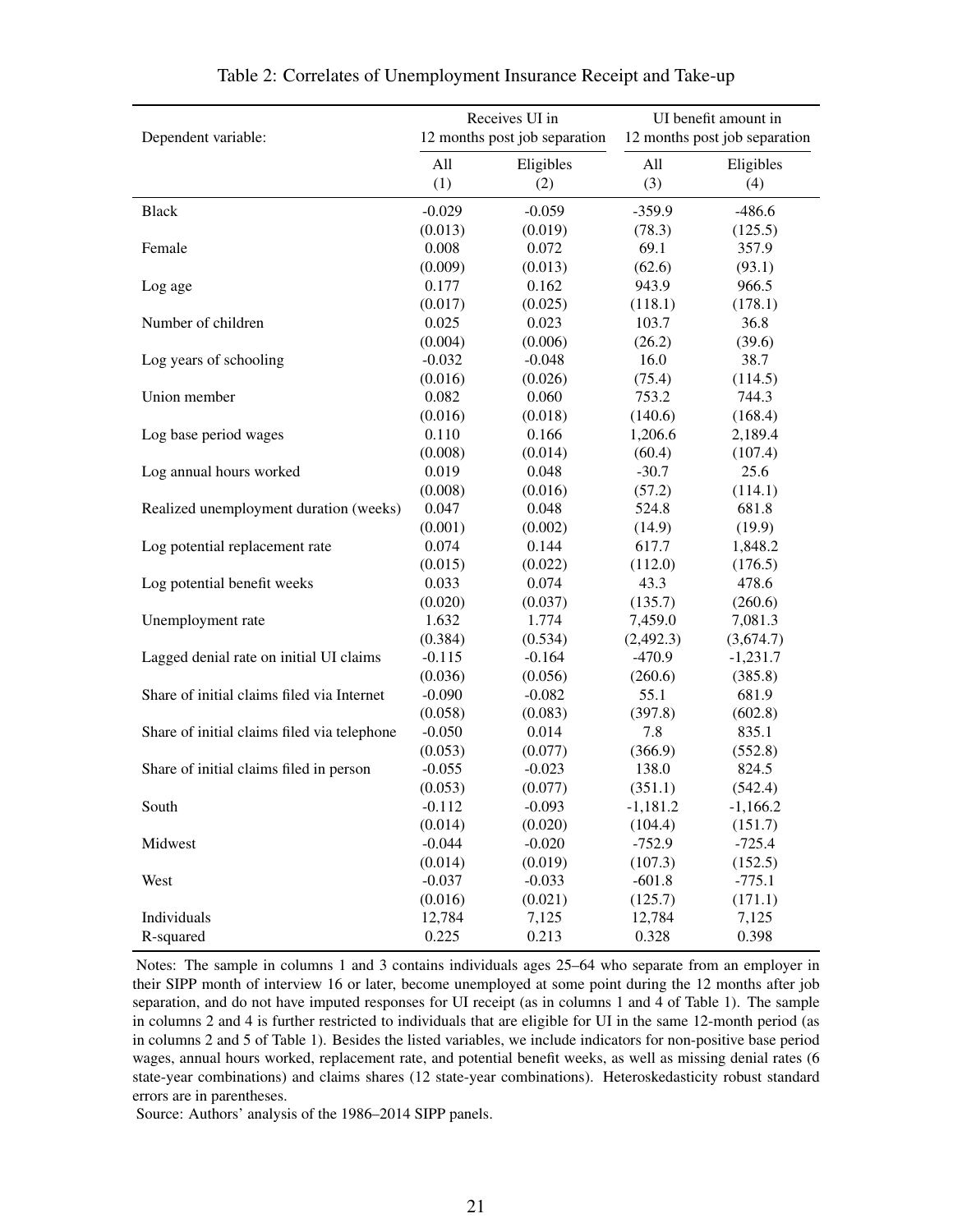| Dependent variable:              | Receives UI in<br>12 months post job separation |         |          |           |           |         | UI benefit amount in<br>12 months post job separation |          |  |
|----------------------------------|-------------------------------------------------|---------|----------|-----------|-----------|---------|-------------------------------------------------------|----------|--|
|                                  | All                                             |         |          | Eligibles | All       |         | Eligibles                                             |          |  |
|                                  | (1)                                             |         |          | (2)       |           | (3)     |                                                       | (4)      |  |
| Unconditional Black-white gap    | $-0.099$                                        | (0.013) | $-0.140$ | (0.019)   | $-870.66$ | (78.78) | $-1298.65$                                            | (127.77) |  |
| Conditional Black-white gap      | $-0.019$                                        | (0.013) | $-0.047$ | (0.019)   | $-202.44$ | (79.55) | $-330.56$                                             | (127.89) |  |
| Explained gap                    | $-0.080$                                        | (0.008) | $-0.093$ | (0.012)   | $-668.22$ | (68.73) | $-968.09$                                             | (118.97) |  |
| Demographics                     | $-0.002$                                        | (0.003) | 0.004    | (0.005)   | $-52.42$  | (21.20) | $-42.48$                                              | (31.94)  |  |
| Gender                           | 0.002                                           | (0.001) | 0.007    | (0.002)   | 11.79     | (5.04)  | 30.48                                                 | (11.12)  |  |
| Age                              | $-0.010$                                        | (0.002) | $-0.008$ | (0.002)   | $-51.41$  | (9.67)  | $-47.99$                                              | (12.58)  |  |
| Marital status                   | $-0.003$                                        | (0.002) | $-0.004$ | (0.003)   | $-30.61$  | (14.89) | $-24.68$                                              | (20.12)  |  |
| Children                         | 0.004                                           | (0.002) | 0.004    | (0.002)   | 11.70     | (8.65)  | $-0.88$                                               | (13.13)  |  |
| Education                        | 0.004                                           | (0.001) | 0.005    | (0.002)   | 6.11      | (9.18)  | 0.60                                                  | (13.52)  |  |
| Earnings and work history        | $-0.048$                                        | (0.008) | $-0.049$ | (0.011)   | $-472.49$ | (71.19) | $-652.43$                                             | (118.59) |  |
| Base period wages                | $-0.047$                                        | (0.006) | $-0.042$ | (0.008)   | $-573.76$ | (53.17) | $-705.93$                                             | (74.19)  |  |
| Base period hours                | $-0.005$                                        | (0.003) | $-0.002$ | (0.003)   | $-19.02$  | (21.05) | $-13.62$                                              | (21.10)  |  |
| Realized unemployment duration   | 0.016                                           | (0.004) | 0.006    | (0.007)   | 181.25    | (46.07) | 131.72                                                | (84.56)  |  |
| Union                            | $-0.002$                                        | (0.001) | $-0.002$ | (0.001)   | $-16.56$  | (5.54)  | $-26.46$                                              | (9.61)   |  |
| Industry                         | $-0.010$                                        | (0.002) | $-0.010$ | (0.003)   | $-44.41$  | (10.20) | $-38.13$                                              | (17.07)  |  |
| Potential UI benefits            | 0.006                                           | (0.004) | 0.004    | (0.004)   | 154.21    | (29.86) | 139.64                                                | (38.28)  |  |
| Potential replacement rate       | 0.006                                           | (0.004) | 0.005    | (0.004)   | 167.01    | (29.23) | 178.21                                                | (39.10)  |  |
| Potential benefit weeks          | 0.000                                           | (0.002) | $-0.001$ | (0.003)   | $-12.80$  | (11.28) | $-38.56$                                              | (19.96)  |  |
| State economic conditions        | $-0.000$                                        | (0.001) | 0.000    | (0.001)   | $-0.75$   | (4.46)  | 2.47                                                  | (7.27)   |  |
| Unemployment rate                | $-0.000$                                        | (0.001) | 0.000    | (0.001)   | $-0.65$   | (4.30)  | 1.55                                                  | (6.32)   |  |
| Log gross state product          | $-0.000$                                        | (0.000) | 0.000    | (0.000)   | $-0.10$   | (1.42)  | 0.92                                                  | (3.99)   |  |
| State UI rules                   | $-0.008$                                        | (0.004) | $-0.012$ | (0.006)   | $-98.71$  | (24.19) | $-159.07$                                             | (41.55)  |  |
| Simulated eligibility            | 0.001                                           | (0.001) | 0.005    | (0.003)   | 0.13      | (8.87)  | 14.05                                                 | (20.03)  |  |
| Simulated replacement rate       | $-0.004$                                        | (0.002) | $-0.008$ | (0.004)   | $-3.46$   | (13.44) | $-8.68$                                               | (27.89)  |  |
| Maximum UI benefit               | $-0.001$                                        | (0.002) | $-0.002$ | (0.003)   | $-74.99$  | (15.31) | $-132.59$                                             | (28.30)  |  |
| Denial rate of initial UI claims | $-0.001$                                        | (0.001) | $-0.002$ | (0.001)   | $-1.49$   | (5.54)  | $-14.90$                                              | (8.85)   |  |
| UI filing methods                | $-0.003$                                        | (0.003) | $-0.005$ | (0.005)   | $-18.91$  | (20.79) | $-16.94$                                              | (32.29)  |  |
| State non-UI policy rules        | $-0.010$                                        | (0.005) | $-0.010$ | (0.007)   | 5.68      | (31.81) | 50.72                                                 | (52.23)  |  |
| Maximum AFDC benefit             | $-0.009$                                        | (0.005) | $-0.011$ | (0.007)   | 15.42     | (31.28) | 58.80                                                 | (51.57)  |  |
| State EITC benefit               | $-0.001$                                        | (0.000) | $-0.000$ | (0.000)   | $-3.96$   | (3.36)  | $-1.07$                                               | (3.13)   |  |
| State minimum wage               | $-0.000$                                        | (0.000) | 0.000    | (0.001)   | $-5.79$   | (4.30)  | $-7.01$                                               | (6.47)   |  |
| State political parties          | 0.000                                           | (0.002) | $-0.001$ | (0.003)   | $-16.82$  | (9.39)  | $-24.06$                                              | (16.09)  |  |
| Governor political party         | 0.001                                           | (0.002) | 0.000    | (0.003)   | $-10.74$  | (9.99)  | $-18.97$                                              | (17.52)  |  |
| Legislature political party      | $-0.001$                                        | (0.001) | $-0.001$ | (0.001)   | $-6.09$   | (5.43)  | $-5.09$                                               | (9.33)   |  |
| Region                           | $-0.013$                                        | (0.005) | $-0.018$ | (0.007)   | $-106.61$ | (30.68) | $-153.43$                                             | (51.60)  |  |
| South                            | $-0.022$                                        | (0.006) | $-0.023$ | (0.009)   | $-186.85$ | (42.16) | $-226.91$                                             | (67.57)  |  |
| Midwest                          | 0.002                                           | (0.001) | 0.001    | (0.002)   | 28.47     | (9.90)  | 27.51                                                 | (14.05)  |  |
| West                             | 0.007                                           | (0.003) | 0.003    | (0.004)   | 51.77     | (20.09) | 45.97                                                 | (30.43)  |  |
| Year                             | $-0.006$                                        | (0.004) | $-0.011$ | (0.005)   | $-80.29$  | (26.34) | $-129.46$                                             | (42.37)  |  |

Table 3: Decomposing Black-White Gaps in Unemployment Insurance Receipt and Take-up

Notes: The first row reports the unconditional Black-white gap as in equation [\(1\)](#page-8-0). The second row reports the conditional gap from equation [\(2\)](#page-9-0). The remaining rows report results of the decomposition in equation [\(3\)](#page-9-1). See text for details. Numbers may not add up exactly because of rounding. Heteroskedasticity-robust standard errors are in parentheses. Source: Authors' analysis of the 1986–2014 SIPP panels.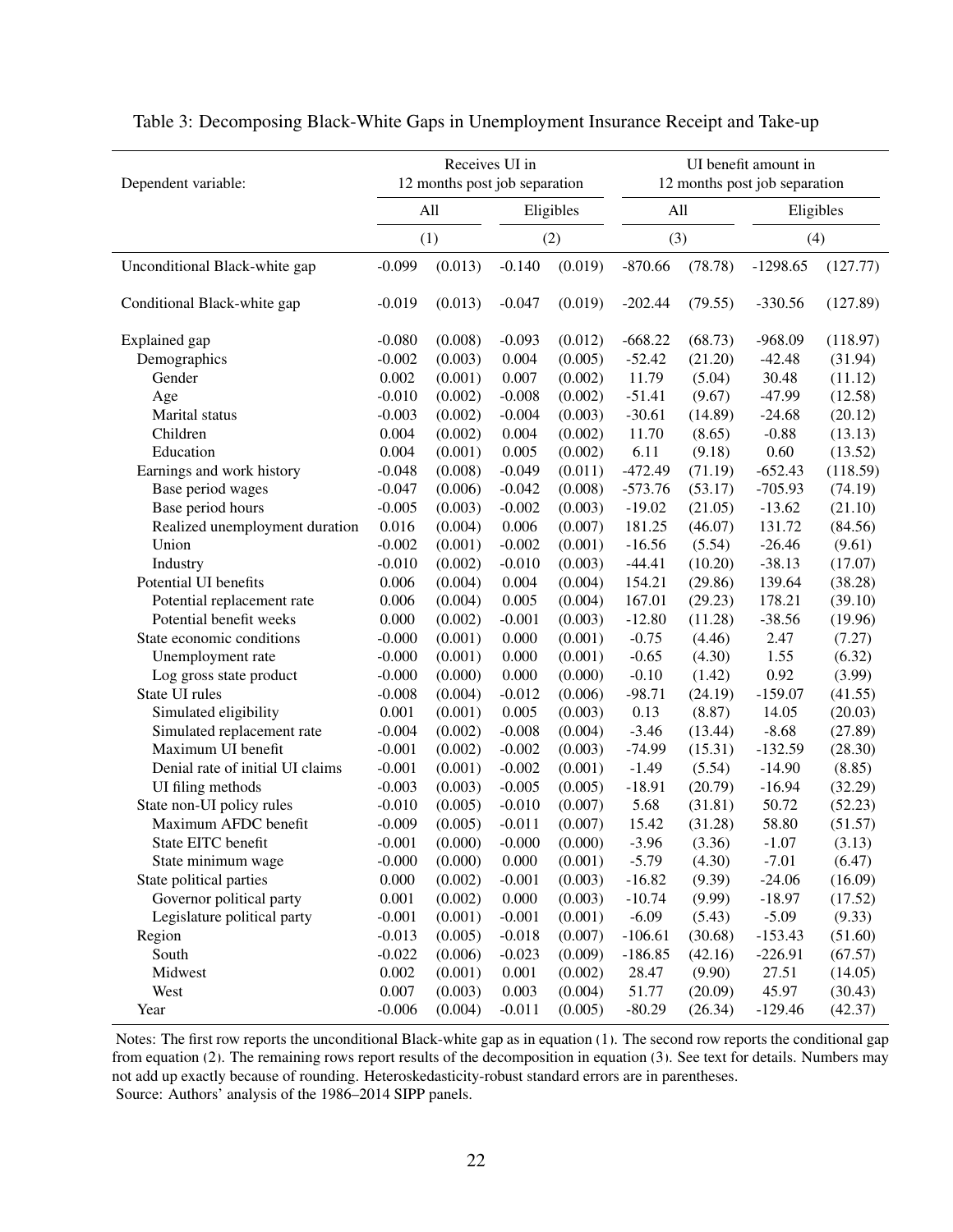## Online Appendix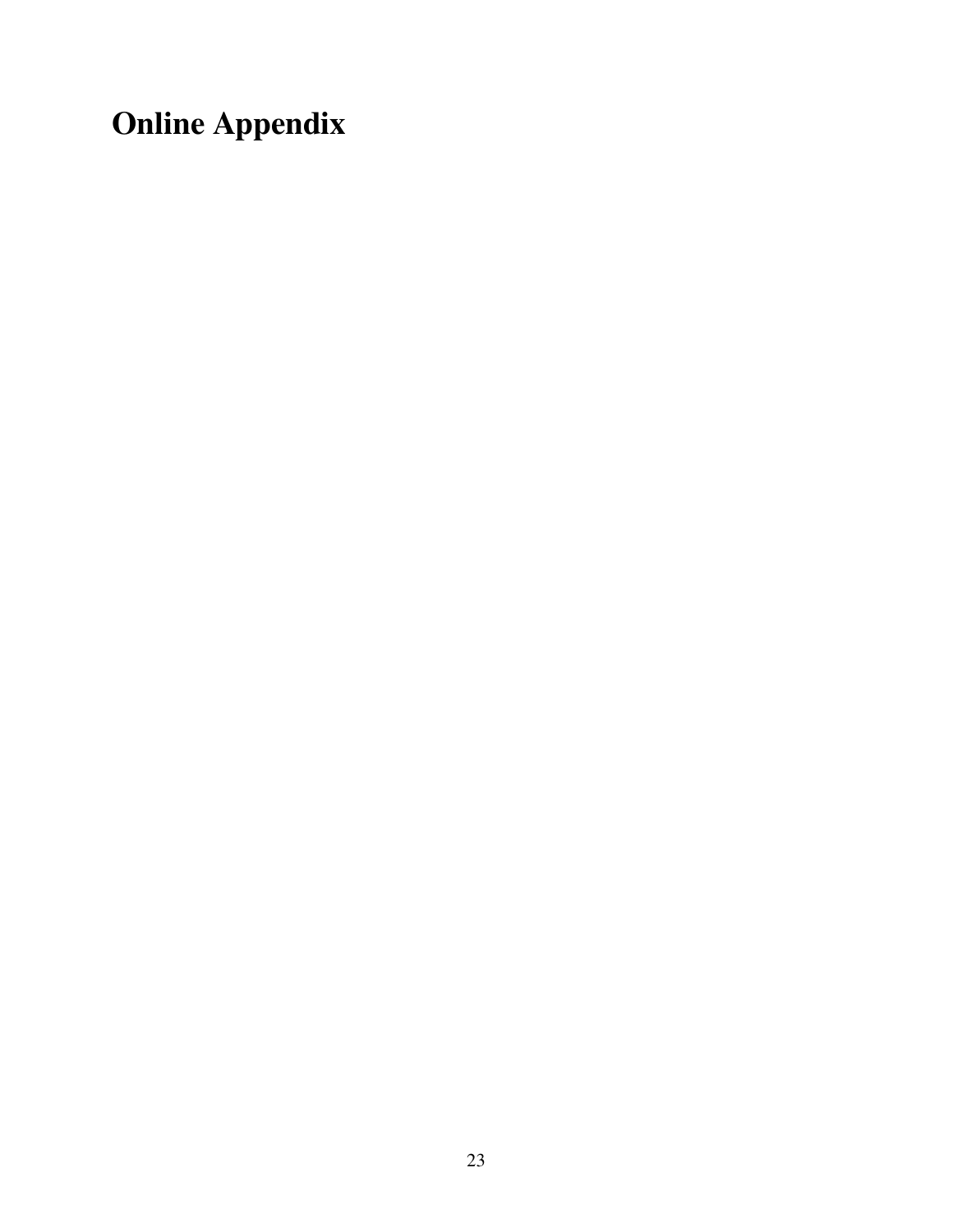<span id="page-25-0"></span>

|                                                              | White   |         | <b>Black</b> |         |  |
|--------------------------------------------------------------|---------|---------|--------------|---------|--|
|                                                              |         | Main    |              | Main    |  |
|                                                              | A11     | sample  | All          | sample  |  |
|                                                              | (1)     | (2)     | (3)          | (4)     |  |
| A: Demographics                                              |         |         |              |         |  |
| Female                                                       | 0.51    | 0.45    | 0.55         | 0.51    |  |
| Age                                                          | 42.93   | 39.71   | 41.44        | 37.16   |  |
| Married                                                      | 0.69    | 0.55    | 0.43         | 0.33    |  |
| Number of children                                           | 0.78    | 0.77    | 0.95         | 1.03    |  |
| Years of education                                           | 13.46   | 13.15   | 12.55        | 12.55   |  |
| North region                                                 | 0.21    | 0.20    | 0.17         | 0.13    |  |
| Midwest region                                               | 0.28    | 0.27    | 0.19         | 0.20    |  |
| South region                                                 | 0.33    | 0.31    | 0.56         | 0.59    |  |
| West region                                                  | 0.18    | 0.21    | 0.08         | 0.08    |  |
| <b>B</b> : Work history                                      |         |         |              |         |  |
| Union member                                                 | 0.08    | 0.08    | 0.10         | 0.06    |  |
| Annual earnings                                              | 35,395  | 34,047  | 25,833       | 23,116  |  |
| Annual weeks worked                                          | 37.93   | 42.53   | 33.78        | 38.48   |  |
| Usual weekly hours                                           | 36.16   | 38.43   | 37.60        | 34.57   |  |
| Ever unemployed                                              | 0.08    | 1.00    | 0.12         | 1.00    |  |
| C: Unemployment insurance eligibility and potential benefits |         |         |              |         |  |
| Ever eligible for UI                                         | 0.03    | 0.56    | 0.03         | 0.51    |  |
| Ever eligible for UI, monetary factors                       | 0.70    | 0.86    | 0.68         | 0.79    |  |
| Ever eligible for UI, non-monetary factors                   | 0.03    | 0.63    | 0.04         | 0.61    |  |
| Ever receives UI                                             | 0.03    | 0.37    | 0.03         | 0.28    |  |
| Total UI benefits received                                   | 111.07  | 2028.69 | 85.52        | 1158.03 |  |
| Potential weekly benefit amount                              | 254.48  | 286.90  | 220.79       | 221.96  |  |
| Potential replacement rate                                   | 0.43    | 0.52    | 0.48         | 0.54    |  |
| Potential benefit weeks                                      | 20.07   | 22.76   | 19.17        | 20.91   |  |
| Individuals                                                  | 233,076 | 10,833  | 32,899       | 1,951   |  |

Table A.1: Comparison of All Individuals to Main Analysis Sample

Notes: Columns 1 and 3 contain all individuals ages 25–64 in the SIPP. Columns 2 and 4 contain the subset of individuals who separate from an employer in their SIPP month of interview 16 or later and become unemployed at some point during the 12 months after job separation. We use one observation per person, for either month 16 of the survey, if the individual never experiences a job separation, or the month of separation. Annual earnings, annual weeks worked, and usual weekly hours are measured during the first four quarters of the five quarters before job separation (the standard base period). Unemployment, UI eligibility, and UI receipt are measured for the 12 months after observation. All columns exclude individuals for whom UI receipt is imputed.

Source: Authors' analysis of the 1986–2014 SIPP panels.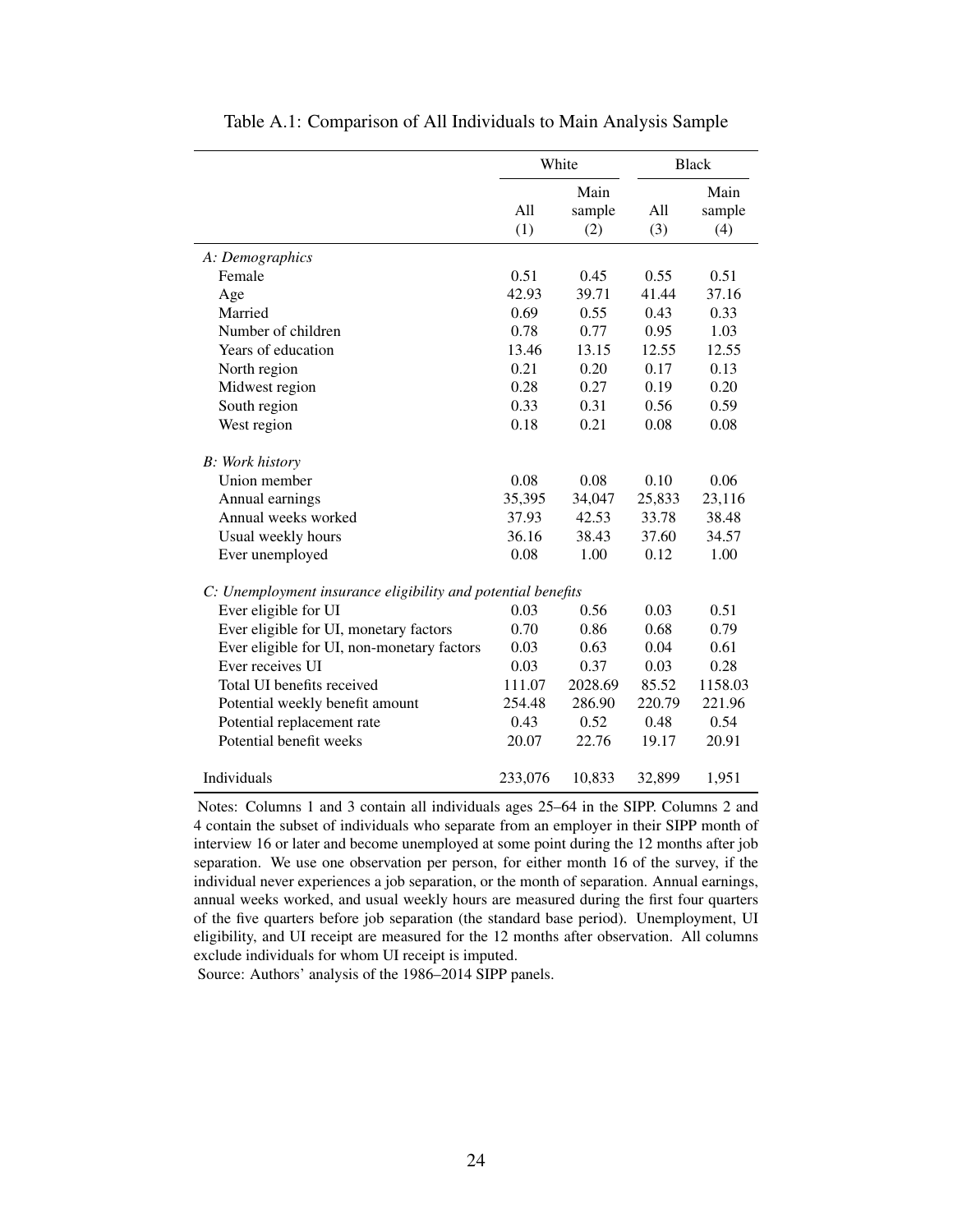| Dependent variable:                         |          | Receives UI in<br>12 months post job separation |
|---------------------------------------------|----------|-------------------------------------------------|
|                                             |          |                                                 |
|                                             | All      | Eligibles                                       |
|                                             | (1)      | (2)                                             |
| <b>Black</b>                                | $-0.037$ | $-0.074$                                        |
|                                             | (0.016)  | (0.023)                                         |
| Female                                      | $-0.002$ | 0.088                                           |
|                                             | (0.010)  | (0.015)                                         |
| Log age                                     | 0.232    | 0.197                                           |
|                                             | (0.021)  | (0.030)                                         |
| Number of children                          | 0.031    | 0.027                                           |
|                                             | (0.005)  | (0.007)                                         |
| Log years of schooling                      | $-0.024$ | $-0.055$                                        |
|                                             | (0.017)  | (0.030)                                         |
| Union member                                | 0.105    | 0.079                                           |
|                                             | (0.019)  | (0.023)                                         |
| Log base period wages                       | 0.044    | 0.202                                           |
|                                             | (0.007)  | (0.018)                                         |
| Log annual hours worked                     | 0.082    | 0.062                                           |
|                                             | (0.012)  | (0.020)                                         |
| Maximum unemployment duration (weeks)       | 0.053    | 0.059                                           |
|                                             | (0.002)  | (0.003)                                         |
| Log potential replacement rate              | 0.018    | 0.177                                           |
|                                             | (0.016)  | (0.027)                                         |
| Log potential benefit weeks                 | 0.067    | 0.082                                           |
|                                             | (0.028)  | (0.045)                                         |
| Unemployment rate                           | 1.773    | 2.151                                           |
|                                             | (0.453)  | (0.647)                                         |
| Lagged denial rate on initial UI claims     | $-0.138$ | $-0.194$                                        |
|                                             | (0.046)  | (0.069)                                         |
| Share of initial claims filed via Internet  | $-0.152$ | $-0.108$                                        |
|                                             | (0.070)  | (0.099)                                         |
| Share of initial claims filed via telephone | $-0.098$ | 0.008                                           |
|                                             | (0.063)  | (0.091)                                         |
| Share of initial claims filed in person     | $-0.109$ | $-0.038$                                        |
|                                             | (0.063)  | (0.092)                                         |
| South                                       | $-0.129$ | $-0.114$                                        |
|                                             | (0.015)  | (0.024)                                         |
| Midwest                                     | $-0.055$ | $-0.030$                                        |
|                                             | (0.015)  | (0.023)                                         |
| West                                        | $-0.038$ | $-0.043$                                        |
|                                             | (0.018)  | (0.026)                                         |
| Individuals                                 | 12,784   | 7,124                                           |

<span id="page-26-0"></span>Table A.2: Correlates of Unemployment Insurance Receipt and Take-up, Average Marginal Effects from Probit Model

> Notes: Table reports average marginal effects from probit regressions. See notes to Table 2 for details on samples and variables. Heteroskedasticity-robust standard errors are in parentheses.

Source: Authors' analysis of the 1986–2014 SIPP panels.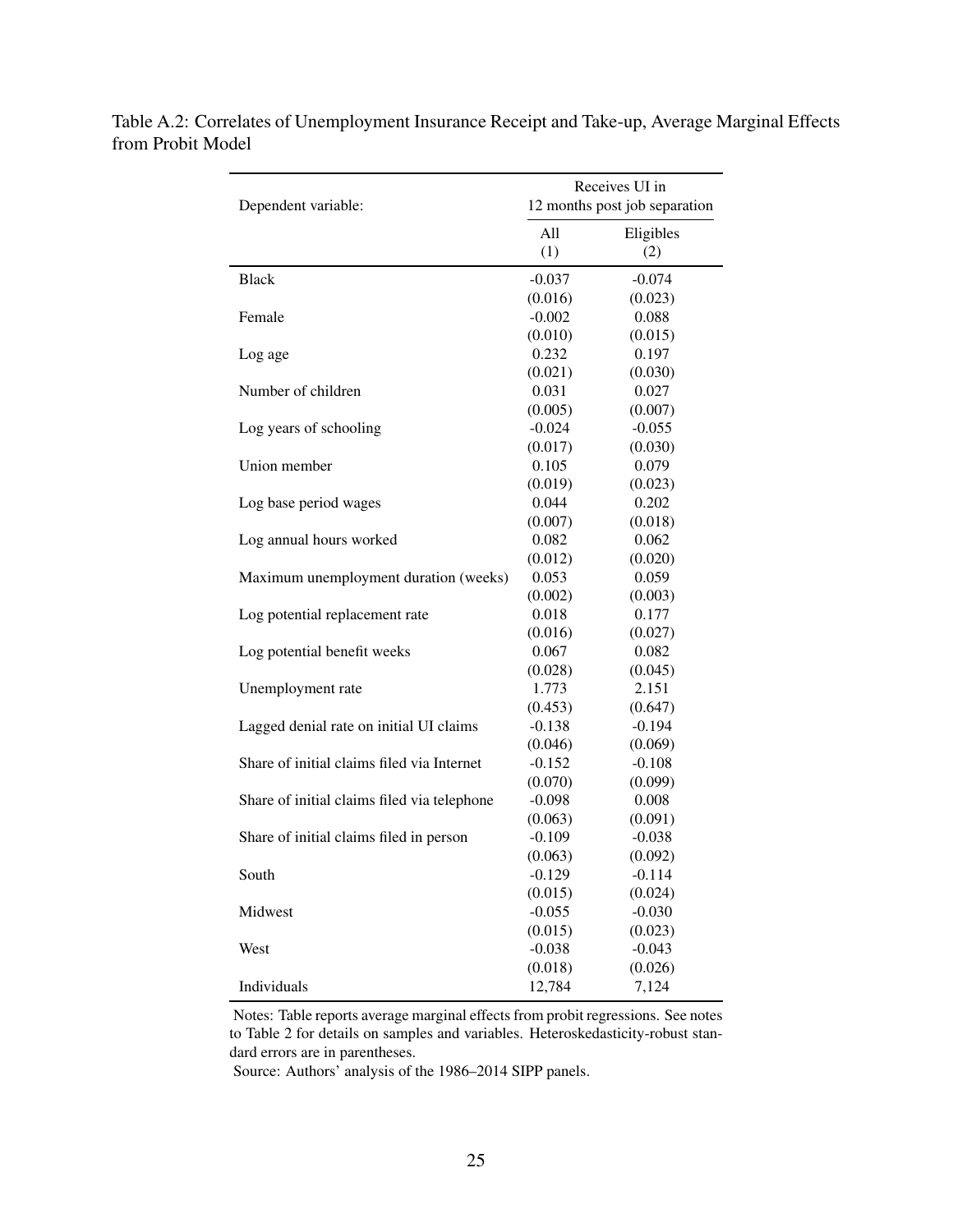<span id="page-27-0"></span>

| Dependent variable:              |          |         | Receives UI in | 12 months post job separation |           | UI benefit amount in<br>12 months post job separation |            |          |  |
|----------------------------------|----------|---------|----------------|-------------------------------|-----------|-------------------------------------------------------|------------|----------|--|
|                                  | All      |         |                | Eligibles                     | All       |                                                       | Eligibles  |          |  |
|                                  |          | (1)     |                | (2)                           |           | (3)                                                   |            | (4)      |  |
| Unconditional Black-white gap    | $-0.099$ | (0.013) | $-0.140$       | (0.019)                       | $-870.66$ | (78.78)                                               | $-1298.65$ | (127.77) |  |
| Conditional Black-white gap      | $-0.019$ | (0.013) | $-0.049$       | (0.019)                       | $-203.46$ | (79.22)                                               | $-340.88$  | (127.46) |  |
| Explained gap                    | $-0.079$ | (0.008) | $-0.091$       | (0.012)                       | $-667.20$ | (68.60)                                               | $-957.77$  | (118.75) |  |
| Demographics                     | $-0.002$ | (0.003) | 0.004          | (0.005)                       | $-52.96$  | (21.23)                                               | $-43.48$   | (31.95)  |  |
| Gender                           | 0.002    | (0.001) | 0.007          | (0.002)                       | 11.86     | (5.05)                                                | 30.50      | (11.13)  |  |
| Age                              | $-0.010$ | (0.002) | $-0.008$       | (0.002)                       | $-51.95$  | (9.69)                                                | $-48.00$   | (12.58)  |  |
| Marital status                   | $-0.003$ | (0.002) | $-0.004$       | (0.003)                       | $-30.33$  | (14.89)                                               | $-24.97$   | (20.12)  |  |
| Children                         | 0.004    | (0.002) | 0.004          | (0.002)                       | 11.35     | (8.68)                                                | $-1.37$    | (13.16)  |  |
| Education                        | 0.004    | (0.001) | 0.005          | (0.002)                       | 6.11      | (9.19)                                                | 0.36       | (13.52)  |  |
| Earnings and work history        | $-0.048$ | (0.008) | $-0.049$       | (0.011)                       | $-471.75$ | (71.22)                                               | $-656.66$  | (119.04) |  |
| Base period wages                | $-0.047$ | (0.006) | $-0.042$       | (0.008)                       | $-575.16$ | (53.23)                                               | $-710.80$  | (74.57)  |  |
| Base period hours                | $-0.005$ | (0.003) | $-0.002$       | (0.003)                       | $-16.62$  | (20.86)                                               | $-12.62$   | (21.01)  |  |
| Unemployment duration            | 0.016    | (0.004) | 0.006          | (0.007)                       | 181.62    | (46.17)                                               | 131.94     | (84.74)  |  |
| Union                            | $-0.002$ | (0.001) | $-0.002$       | (0.001)                       | $-17.26$  | (5.66)                                                | $-27.57$   | (9.84)   |  |
| Industry                         | $-0.010$ | (0.002) | $-0.010$       | (0.003)                       | $-44.33$  | (10.22)                                               | $-37.60$   | (17.06)  |  |
| Potential UI benefits            | 0.006    | (0.004) | 0.003          | (0.004)                       | 149.06    | (29.75)                                               | 136.47     | (38.44)  |  |
| Potential replacement rate       | 0.007    | (0.004) | 0.005          | (0.004)                       | 170.25    | (29.50)                                               | 184.38     | (39.69)  |  |
| Potential benefit weeks          | $-0.001$ | (0.002) | $-0.002$       | (0.003)                       | $-21.19$  | (11.35)                                               | $-47.91$   | (20.28)  |  |
| State economic conditions        | $-0.000$ | (0.001) | 0.000          | (0.001)                       | $-0.76$   | (4.48)                                                | 2.62       | (7.58)   |  |
| Unemployment rate                | $-0.000$ | (0.001) | 0.000          | (0.001)                       | $-0.64$   | (4.22)                                                | 1.54       | (6.27)   |  |
| Log gross state product          | $-0.000$ | (0.000) | 0.000          | (0.000)                       | $-0.12$   | (1.73)                                                | 1.08       | (4.64)   |  |
| State UI rules                   | $-0.012$ | (0.004) | $-0.016$       | (0.005)                       | $-129.72$ | (24.19)                                               | $-200.30$  | (40.97)  |  |
| Simulated eligibility            | 0.001    | (0.001) | 0.005          | (0.003)                       | 1.86      | (8.89)                                                | 16.13      | (20.19)  |  |
| Simulated replacement rate       | $-0.005$ | (0.002) | $-0.009$       | (0.004)                       | $-10.00$  | (13.25)                                               | $-16.87$   | (27.54)  |  |
| Maximum UI benefit               | $-0.004$ | (0.002) | $-0.004$       | (0.003)                       | $-93.68$  | (15.98)                                               | $-157.54$  | (28.68)  |  |
| Denial rate of initial UI claims | $-0.001$ | (0.001) | $-0.002$       | (0.001)                       | $-3.09$   | (5.81)                                                | $-17.12$   | (9.40)   |  |
| UI filing methods                | $-0.004$ | (0.003) | $-0.006$       | (0.005)                       | $-24.81$  | (20.67)                                               | $-24.90$   | (32.06)  |  |
| State non-UI policy rules        | $-0.016$ | (0.004) | $-0.020$       | (0.005)                       | $-55.08$  | (24.20)                                               | $-35.05$   | (39.29)  |  |
| Maximum AFDC benefit             | $-0.016$ | (0.004) | $-0.020$       | (0.006)                       | $-45.67$  | (24.27)                                               | $-26.82$   | (39.43)  |  |
| State EITC benefit               | $-0.000$ | (0.000) | $-0.000$       | (0.000)                       | $-3.65$   | (3.19)                                                | $-1.32$    | (3.11)   |  |
| State minimum wage               | $-0.000$ | (0.000) | 0.000          | (0.001)                       | $-5.75$   | (4.23)                                                | $-6.92$    | (6.35)   |  |
| State political parties          | $-0.001$ | (0.002) | $-0.002$       | (0.003)                       | $-24.43$  | (9.52)                                                | $-32.87$   | (16.47)  |  |
| Governor political party         | 0.000    | (0.002) | $-0.001$       | (0.003)                       | $-20.46$  | (10.32)                                               | $-31.31$   | (18.44)  |  |
| Legislature political party      | $-0.001$ | (0.001) | $-0.001$       | (0.001)                       | $-3.96$   | (6.07)                                                | $-1.56$    | (10.38)  |  |
| Year                             | $-0.006$ | (0.004) | $-0.011$       | (0.005)                       | $-81.56$  | (26.37)                                               | $-128.48$  | (41.97)  |  |

Table A.3: Decomposing Black-White Gaps in Unemployment Insurance Receipt and Take-up, Excluding Region Fixed Effects

Notes: The first row reports the unconditional Black-white gap as in equation [\(1\)](#page-8-0). The second row reports the conditional gap from equation [\(2\)](#page-9-0). The remaining rows report results of the decomposition in equation [\(3\)](#page-9-1). This table differs from Table 3 by excluding region fixed effects. See text for details. Heteroskedasticity-robust standard errors are in parentheses. Source: Authors' analysis of the 1986–2014 SIPP panels.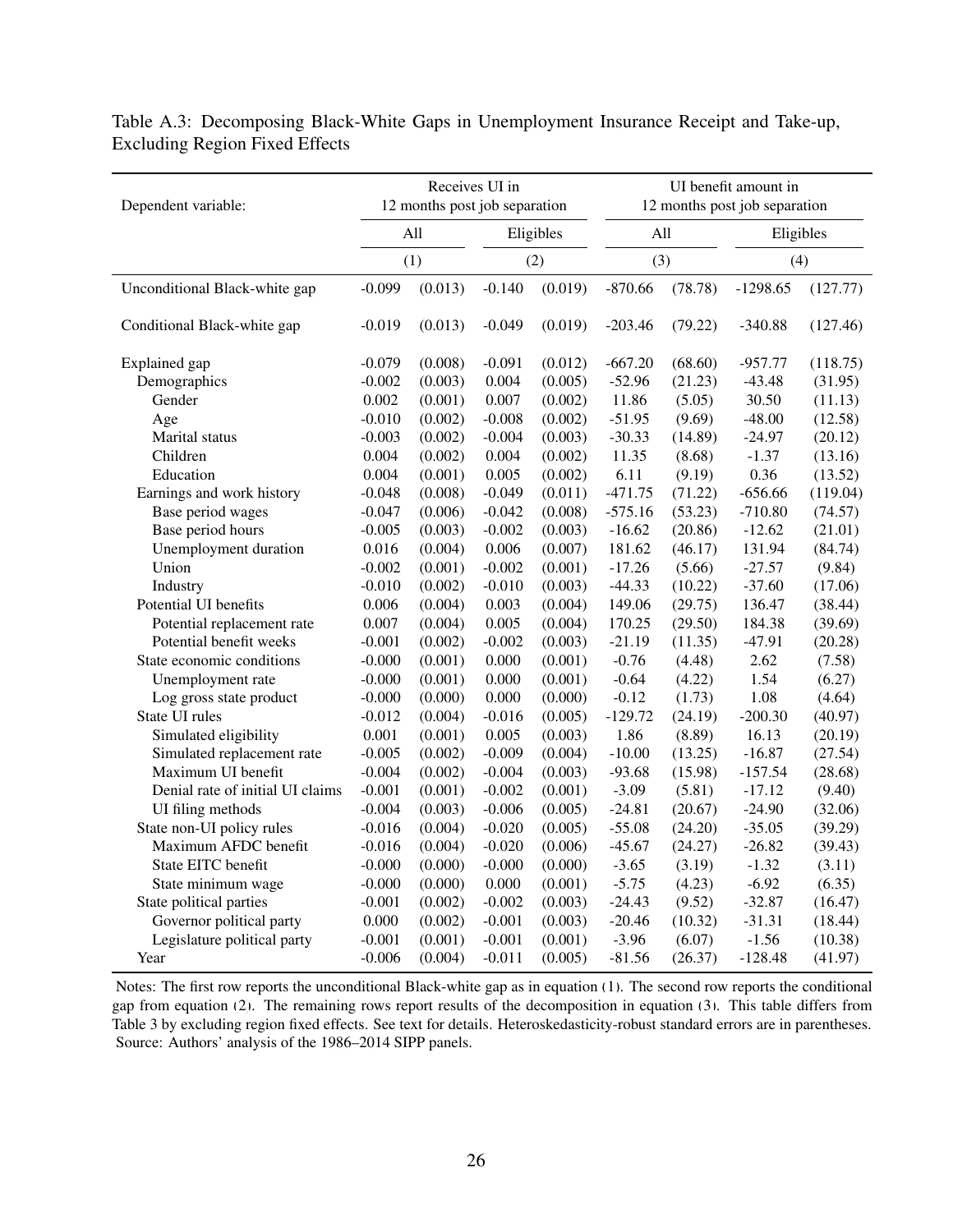<span id="page-28-0"></span>

| Dependent variable:           |          | Receives UI in<br>12 months post job separation |          |           |            | UI benefit amount in<br>12 months post job separation |            |           |  |  |
|-------------------------------|----------|-------------------------------------------------|----------|-----------|------------|-------------------------------------------------------|------------|-----------|--|--|
|                               |          | All                                             |          | Eligibles |            | All                                                   | Eligibles  |           |  |  |
|                               |          | (1)                                             |          | (2)       | (3)        |                                                       |            | (4)       |  |  |
| Unconditional Black-white gap | $-0.099$ | (0.013)                                         | $-0.140$ | (0.019)   | $-870.66$  | (78.78)                                               | $-1298.65$ | (127.77)  |  |  |
| Conditional Black-white gap   | $-0.018$ | (0.013)                                         | $-0.044$ | (0.020)   | $-225.88$  | (84.61)                                               | $-356.07$  | (139.00)  |  |  |
| Explained gap                 | $-0.081$ | (0.010)                                         | $-0.095$ | (0.016)   | $-644.77$  | (75.16)                                               | $-942.57$  | (129.45)  |  |  |
| Demographics                  | $-0.002$ | (0.003)                                         | 0.003    | (0.005)   | $-56.107$  | (21.794)                                              | $-55.778$  | (34.794)  |  |  |
| Gender                        | 0.002    | (0.001)                                         | 0.007    | (0.002)   | 10.52      | (4.96)                                                | 26.74      | (11.07)   |  |  |
| Age                           | $-0.009$ | (0.002)                                         | $-0.008$ | (0.002)   | $-49.34$   | (9.93)                                                | $-46.83$   | (13.46)   |  |  |
| <b>Marital</b> status         | $-0.002$ | (0.002)                                         | $-0.003$ | (0.003)   | $-28.54$   | (15.51)                                               | $-27.58$   | (21.66)   |  |  |
| Children                      | 0.004    | (0.002)                                         | 0.004    | (0.002)   | 7.75       | (9.02)                                                | $-1.23$    | (14.70)   |  |  |
| Education                     | 0.004    | (0.001)                                         | 0.004    | (0.002)   | 3.50       | (9.50)                                                | $-6.88$    | (14.68)   |  |  |
| Earnings and work history     | $-0.047$ | (0.008)                                         | $-0.046$ | (0.011)   | $-508.592$ | (73.558)                                              | $-685.271$ | (123.271) |  |  |
| Base period wages             | $-0.045$ | (0.006)                                         | $-0.040$ | (0.008)   | $-601.48$  | (56.30)                                               | $-734.68$  | (82.04)   |  |  |
| Base period hours             | $-0.006$ | (0.003)                                         | $-0.002$ | (0.003)   | $-28.87$   | (21.02)                                               | $-24.63$   | (21.46)   |  |  |
| Unemployment duration         | 0.016    | (0.004)                                         | 0.006    | (0.007)   | 181.76     | (46.23)                                               | 131.36     | (85.64)   |  |  |
| Union                         | $-0.001$ | (0.001)                                         | $-0.002$ | (0.001)   | $-15.96$   | (5.38)                                                | $-27.50$   | (9.85)    |  |  |
| Industry                      | $-0.010$ | (0.002)                                         | $-0.009$ | (0.003)   | $-44.05$   | (10.66)                                               | $-29.82$   | (18.24)   |  |  |
| Potential UI benefits         | 0.005    | (0.004)                                         | 0.000    | (0.005)   | 176.214    | (33.289)                                              | 178.757    | (45.162)  |  |  |
| Potential replacement rate    | 0.005    | (0.004)                                         | 0.003    | (0.005)   | 187.12     | (31.97)                                               | 203.35     | (46.06)   |  |  |
| Potential benefit weeks       | $-0.000$ | (0.002)                                         | $-0.003$ | (0.004)   | $-10.91$   | (13.50)                                               | $-24.59$   | (25.96)   |  |  |
| State-year fixed effects      | $-0.036$ | (0.007)                                         | $-0.052$ | (0.012)   | $-256.29$  | (46.41)                                               | $-380.28$  | (86.61)   |  |  |

Table A.4: Decomposing Black-White Gaps in Unemployment Insurance Receipt and Take-up, Including State-Year Fixed Effects

Notes: The first row reports the unconditional Black-white gap as in equation [\(1\)](#page-8-0). The second row reports the conditional gap from equation [\(2\)](#page-9-0). The remaining rows report results of the decomposition in equation [\(3\)](#page-9-1). This table differs from Table 3 by including state-by-year fixed effects. See text for details. Heteroskedasticity-robust standard errors are in parentheses. Source: Authors' analysis of the 1986–2014 SIPP panels.